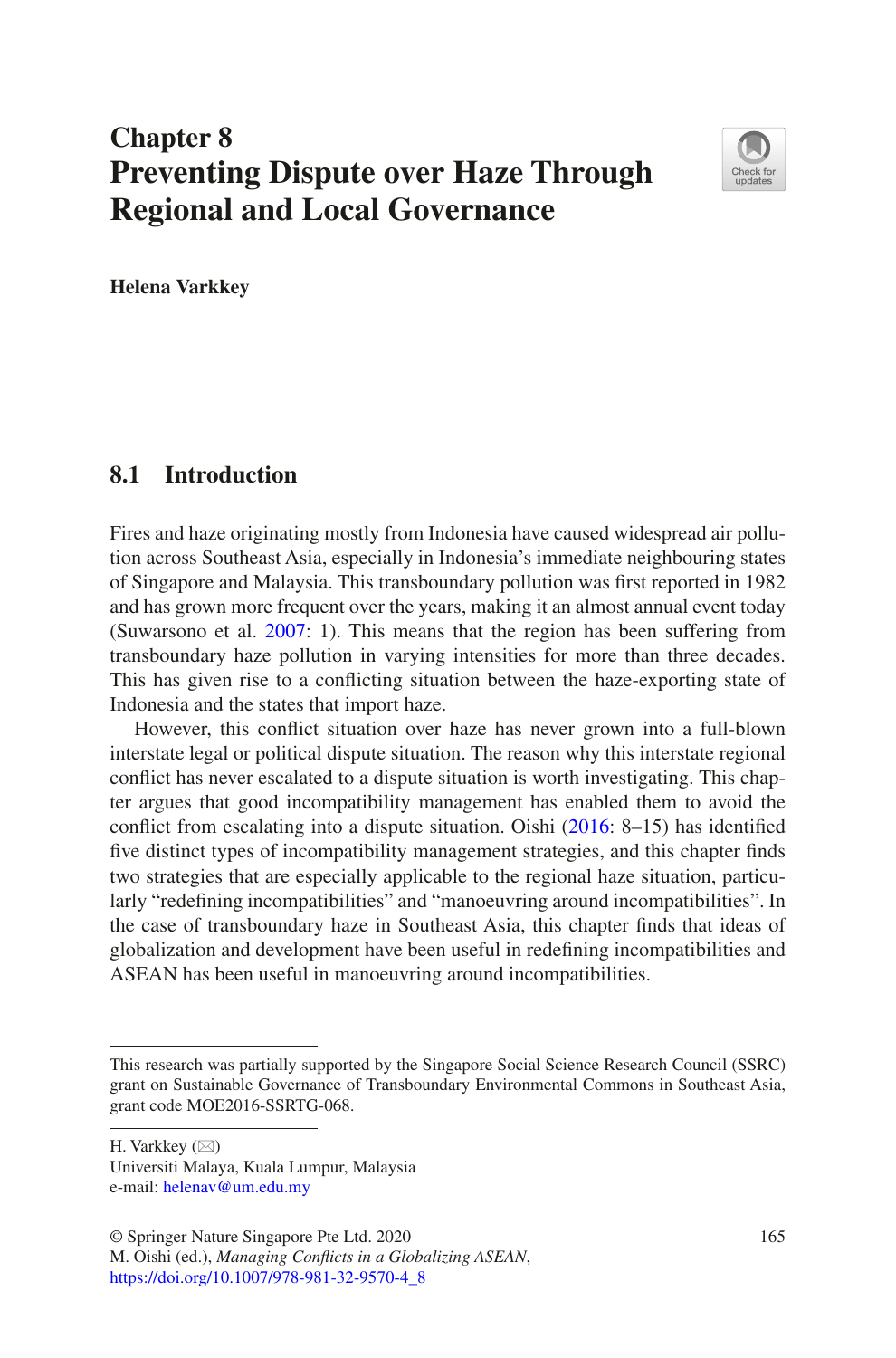However, the chapter finds that poor governance at both the national and regional level poses a challenge to effective incompatibility management in the case of transboundary haze in the long term and thus has increased the risk of this conflict to escalate into a dispute situation. This is evidenced by the recent unilateral action of Singapore in crystallizing its incompatibilities with Indonesia in terms of a legal dispute, through the unilateral action of bringing into force the Transboundary Haze Pollution Act in 2014. While this situation has not escalated into a full-blown dispute situation in the sense that there has not yet been a formal case brought to court under this law, this chapter overall argues that improvement in governance at both the national and regional level can play an important role in further preventing this escalation.

This chapter first contextualizes the fires and haze in Indonesia in the context of the globalization of the agribusiness sector, particularly palm oil. It then goes on to define the incompatibilities that exist between the different actors at the national and international level with regard to transboundary haze. This is followed by an investigation into how ideas of globalization and ASEAN have been useful in managing these incompatibilities so as to avoid conflict escalation. The chapter then discusses how poor governance has nevertheless limited effective incompatibility management and has led to a potential legal dispute between Indonesia and Singapore. It concludes by highlighting ways in which good governance at both the national and regional level can play an important role in preventing this potential dispute from further escalation. A common theme throughout this chapter is the prevalence of patron-client relationships within the countries being discussed, which are useful in explaining national interests, incompatibilities and poor governance in the context of the haze.

#### **8.2 Fires, Haze and Globalization**

The term "haze" has been used in the Southeast Asian region to refer to "sufficient smoke, dust, moisture, and vapour suspended in air to impair visibility". Haze pollution is transboundary when "its density and extent is so great at the source that it remains at measurable levels after crossing into another country's airspace" (ASEAN Secretariat [2008\)](#page-19-0). Haze originates from peat and forest fires, primarily from Indonesia. At its worst, the haze can travel to reach six Southeast Asian nations: Indonesia, Malaysia, Singapore, Thailand, Brunei and the Philippines (Mayer [2006:](#page-22-1) 202–203).

Forest fires have been extensively recorded in Southeast Asia, particularly in Indonesia, since the nineteenth century (Eaton and Radojevic [2001](#page-20-0): 2). The "Great Fire of Borneo" in 1982, destroying 3.6 million hectares of forestland, was partially attributed to natural causes like drought and an accidental spark resulting from two branches rubbing together (Jakarta Post [1994\)](#page-21-0) and partially to fires started by smallscale shifting cultivators who use fire as a tool to clear their land in preparation for planting (Dennis [1999](#page-20-1)). Poverty and ignorance were identified as major factors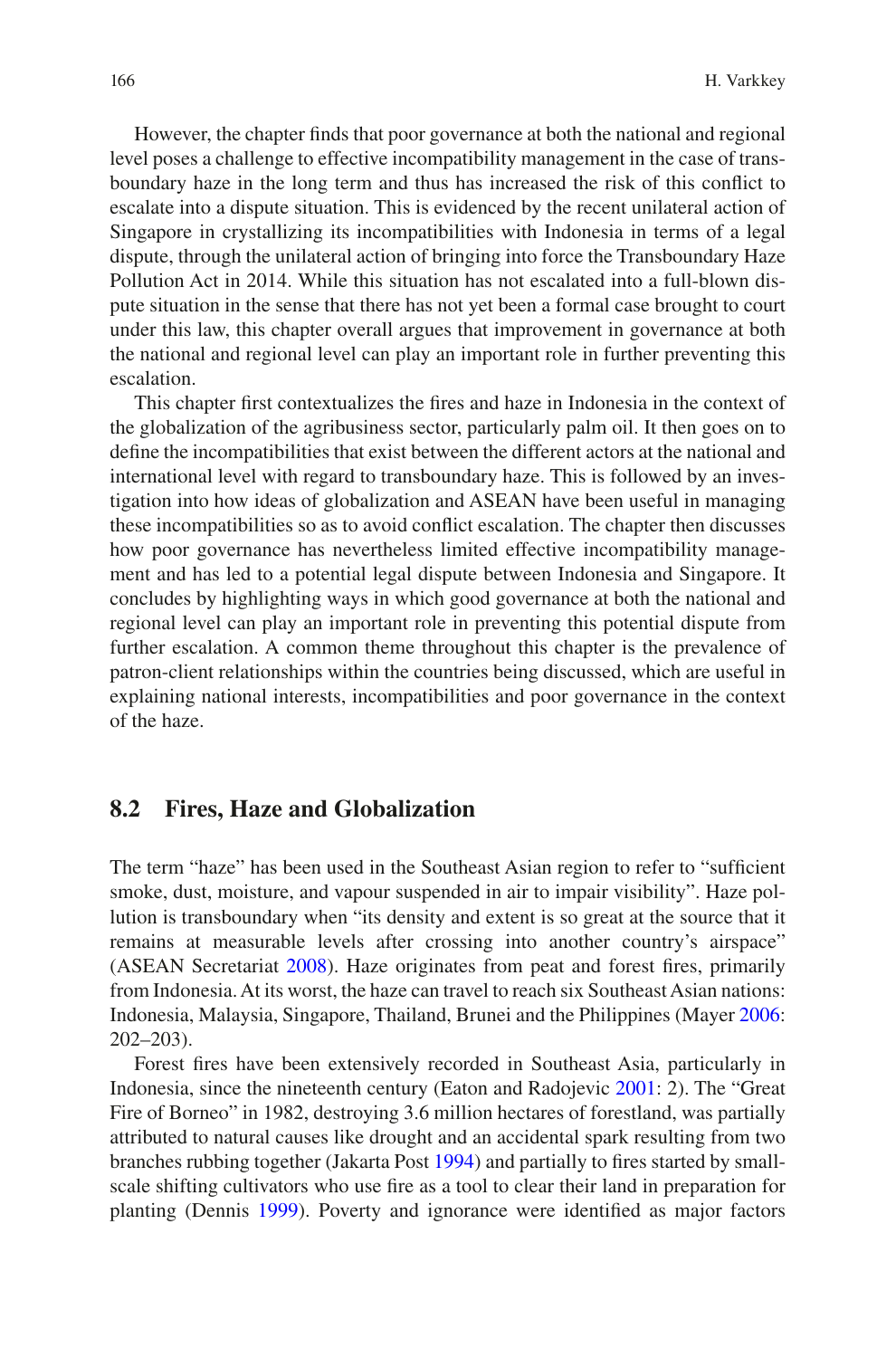driving the man-made fires of this time, as poverty left these small-scale farmers no choice but to use the cheapest means possible to prepare their land (fire) and ignorance meant that they were not aware of the larger regional effects of their actions (Colfer [2002](#page-20-2): 313–316; Quah and Johnston [2001;](#page-22-2) Varma [2003](#page-24-0)).

However, the haze events of 1997–1998 massively surpassed the scale of the 1982 fires, resulting in the worst haze the region has seen in 50 years (Jakarta Post [1998\)](#page-21-1). These fires burned an estimated 10 million hectares around Indonesia, destroying forests and bushland, including conservation areas and national parks (Dauvergne [1998](#page-20-3)). The 1997 and 1998 fires coincided closely with the palm oil boom experienced in Indonesia in the late 1990s.

Globalization, particularly economic globalization, was an important driver of this palm oil boom. Economic globalization can be defined as the decline in costs of doing business internationally. This is usually as a result of two separate but not necessarily mutually exclusive trends: globalization of production and trade and globalization of finance and capital flows. Both aspects of globalization are aided by three factors: innovations in transportation, information and communication technologies, push by various international institutions towards global economic liberalization, and the shift in perceptions about the appropriate role of government for economic success. One of the key effects of economic globalization is to enhance the international integration of markets for goods, services, technology, ideas, capital and labour. An indicator of its progress is reducing differences in prices for those products and factors across the world (Rajen [2001](#page-22-3): 1; Anderson [2012:](#page-19-1) 2).

All three factors were visible in the globalization of the palm oil market. Until the 1950s, the majority of fats available for human consumption were animal fats, milk, butter and meat. Following years saw technological breakthroughs in the production and processing of oilseed-based fats, including palm oil. This greatly reduced the cost of baking and frying fats, margarine, butter-like spreads, salad oils and cooking oils in relation to animal-based products and increased demand for these oils. Encouraged by this upswing in worldwide demand, a number of major political initiatives promoted the further development of oil crops (Popkin [2006:](#page-22-4) 8). This included Malaysia and Indonesia in Southeast Asia, which decided to pursue agrarian modernity by exploiting its comparative advantage in its ability to grow the oil palm with optimum efficiency (McCarthy and Cramb [2009](#page-22-5): 116). Furthermore, in the case of Indonesia, the World Bank gave specific assistance to the government to make direct investments in palm oil in the country (Gellert [1998:](#page-21-2) 77–81).

Palm oil's significant price discount to soy oil (Yeoh et al. [2011:](#page-24-1) 1) further boosted its popularity, especially during the years of financial crises, which saw the markets shift to less expensive edible oils (Tan and Oetomo [2011:](#page-23-1) 1). During the 1980s, the world price of palm oil surpassed the price of rubber (McCarthy and Zen [2010:](#page-22-6) 155–156), further solidifying the Southeast Asian region's preference of palm oil as an agrarian priority crop. Today, palm oil is the most traded oil in the global oils and fats market (Malaysian Palm Oil Council [2006:](#page-22-7) 7), with Malaysia and Indonesia making up more than 90% of global supply (World Growth [2011\)](#page-24-2).

With local plantation investors getting the first pick of land for development into plantations, the Indonesian government later also opened up their lands to foreign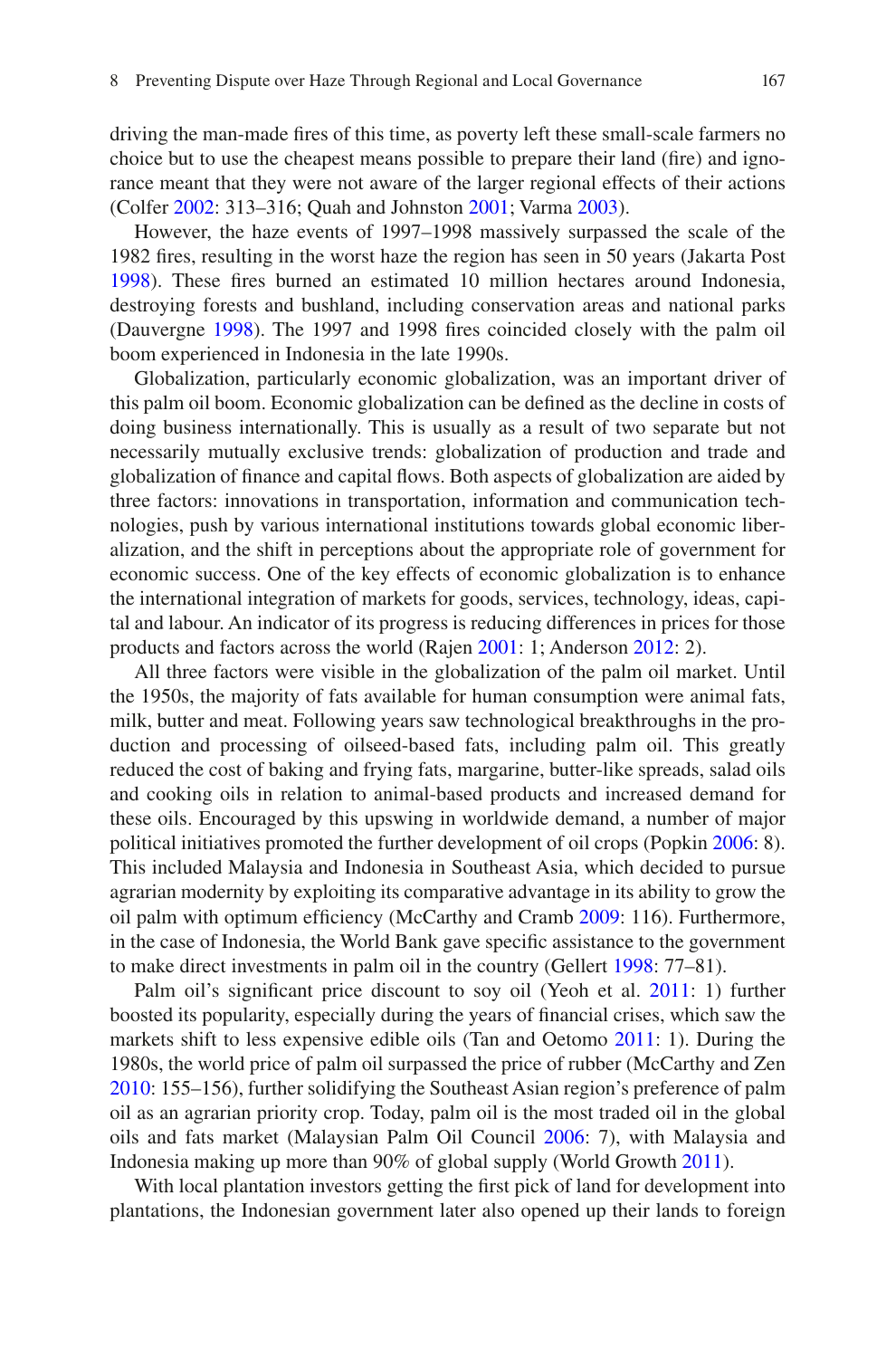investors, offering attractive foreign investment opportunities as further encouragement (Rifin [2010](#page-22-8): 174; McCarthy and Cramb [2009](#page-22-5): 114–117). This open call was picked up primarily by Malaysian and Singaporean plantation companies and investors (Rajenthran [2002](#page-22-9)). Today, about 50% of all plantation land in Indonesia is owned by foreign interests (Maruli [2011](#page-22-10)), with the majority of this Malaysian interests. This strategy had significant economic payoffs for Indonesia, with palm oil steadily contributing a significant chunk of at least 5% to Indonesia's GDP every year (Das [2014:](#page-20-4) 5).

This rapidly expanding global market for palm oil as a cash crop has led to rapid agricultural intensification in Indonesia, and to a lesser extent Malaysia (Meyfroidt et al. [2013](#page-22-11): 439). In these countries, palm oil was grown on fully integrated largescale plantations because of large economies of scale in both production and marketing of the crop (Swinnen and Maertens [2006](#page-23-2): 57). This had led to the logging of pristine forests at an alarming rate to make space for these palm oil plantations (Lambin and Meyfroidt [2010\)](#page-21-3).

After clear-cutting the forests, concessionaires had to then prepare the land for planting. This required flat, clean land absent of debris. To do this, many plantation companies systematically set fire to their concession areas, scaling up local age-old burning techniques to quickly and cheaply clear their land in preparation for planting (Casson [2002](#page-20-5): 234–239; Gellert [1998:](#page-21-2) 81; Dauvergne [1998](#page-20-3): 13–17). Clearing land using machinery can cost up to \$200 per hectare (Dauvergne [1998\)](#page-20-3), so this was largely an economic decision.

However, as a side effect, this resulted in massive amounts of smoke from the land-clearing fires, which later floated over national boundaries to other countries in the region as transboundary haze. Figures from various sources that indicate most of the fires during the 1997–1998 years (65–80% by the World Wildlife Fund for Nature and 35% by the World Bank) (Saharjo [1999](#page-23-3): 143; Jones [2006:](#page-21-4) 434) and also following years were on plantation concessions (Spracklen et al. [2015:](#page-23-4) 1; Marlier et al. [2015](#page-22-12): 1). Hence, as ASEAN countries, and in this case Indonesia in particular, became more integrated into the global system of commodities markets, transboundary haze emerged as a side effect of this globalization and furthermore as a source of conflict in the region.

## **8.3 Incompatibilities Due to Patronage: Elites vs the General Public**

Conflict is a struggle or contest between people with incompatible needs, ideas, beliefs, values or goals (Diez and Huysmans [2007](#page-20-6): 565). In every conflict, it is possible to define and explore the incompatibilities that exist between various actors in the context of that conflict. In the case of the transboundary haze in Southeast Asia, tensions can clearly be seen between different classes of society, namely, the elites and the general public, which have incompatible needs, ideas, beliefs, values and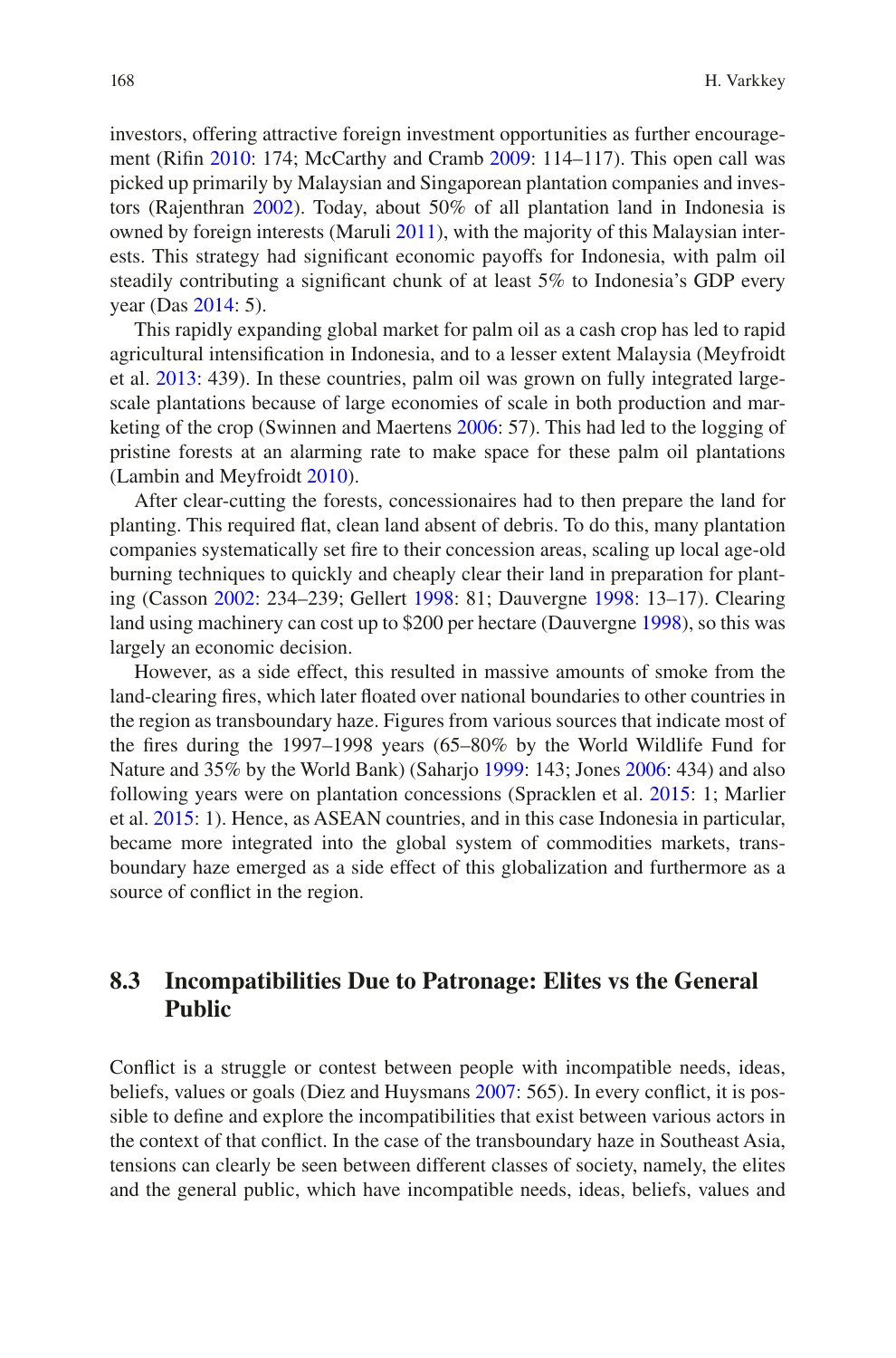goals in relation to transboundary haze. This is observable through patronage politics at both the national (Indonesia) level and the regional level.

Patronage politics can be defined as "a special case of dyadic (two-person) ties involving an instrumental friendship in which an individual of higher socioeconomic position (patron) uses his own influence and resources to provide protection or benefits, or both, for a person of lower status (client) who, for his part, reciprocates by offering general support and assistance, including personal services, to the patron" (Scott [1972](#page-23-5): 72). Patrons and clients are almost exclusively motivated by material gain (Kurer [1996](#page-21-5): 645–661) and can be seen as "a form of domination that is used by modern political and economic elites to channel resources for their own benefit" (Gunes-Ayata [1994:](#page-21-6) 17–26). Patronage "allows leaders to build a team of public managers who share the leaders' policy agenda and who can be trusted not to sabotage or delay important programs" (Brinkerhoff and Goldsmith [2004:](#page-19-2) 163– 182). In such conditions, there often arise situations of "mutual hostage" relations, where the "partners (politicians and business leaders) become locked into a situation of mutual dependency, where change by one threatens the well-being of the other" (Enderwick [2005](#page-21-7): 129).

Patronage is known to be a dominant characteristic of societies in the region (Enderwick [2005](#page-21-7): 117–127), so much so that patronage ties are a legitimate, accepted, even expected part of the economic process here (Dauvergne [1995:](#page-20-7) 89–98). It has also been identified as a central feature of the Indonesian palm oil sector. The sector tends to be organized through personal and industry-based social networks and relationships (Sim [2006](#page-23-6): 491). For example, it is common among the top tiers of Indonesian plantation firms to have retired senior government bureaucrats (*mantan*) who could act as intermediaries with the state and perform "advisory and brokerage functions" on behalf of the company when needed (Varkkey [2016:](#page-23-7) 120). Malaysian and Singaporean firms who entered Indonesia to invest in the sector, familiar with the function of patronage networks at home, understood the necessity of these connections and had no qualms of adopting this patronage culture themselves. Hence, Malaysian and Singaporean plantation firms also established their own linkages with patrons by hiring or establishing relationships with prominent Indonesians (Varkkey [2016:](#page-23-7) 121).

The "mutual hostage" relations in the palm oil plantation industry is observable at both the central and local level in Indonesia. Central government elites in Indonesia needed these investors to support "national causes" (Tay [2003:](#page-23-8) 51–53), like the development of the agribusiness sector to successfully ride the rising tide of globalization. Local government elites, recently reeling from the drastic process of decentralization in Indonesia, suddenly found themselves responsible for a large part of their own administrative budgets. Hence, these investors were important to local government elites to provide them with a taxable source of income to fill regional government coffers (Duncan [2007](#page-20-8): 711–724). On a more personal level, some business elites in this sector were also known to fund political campaigns of hopeful candidates at both the central and local level and to keep them on staff on a retainer basis once they have been elected into office (Varkkey [2016:](#page-23-7) 124).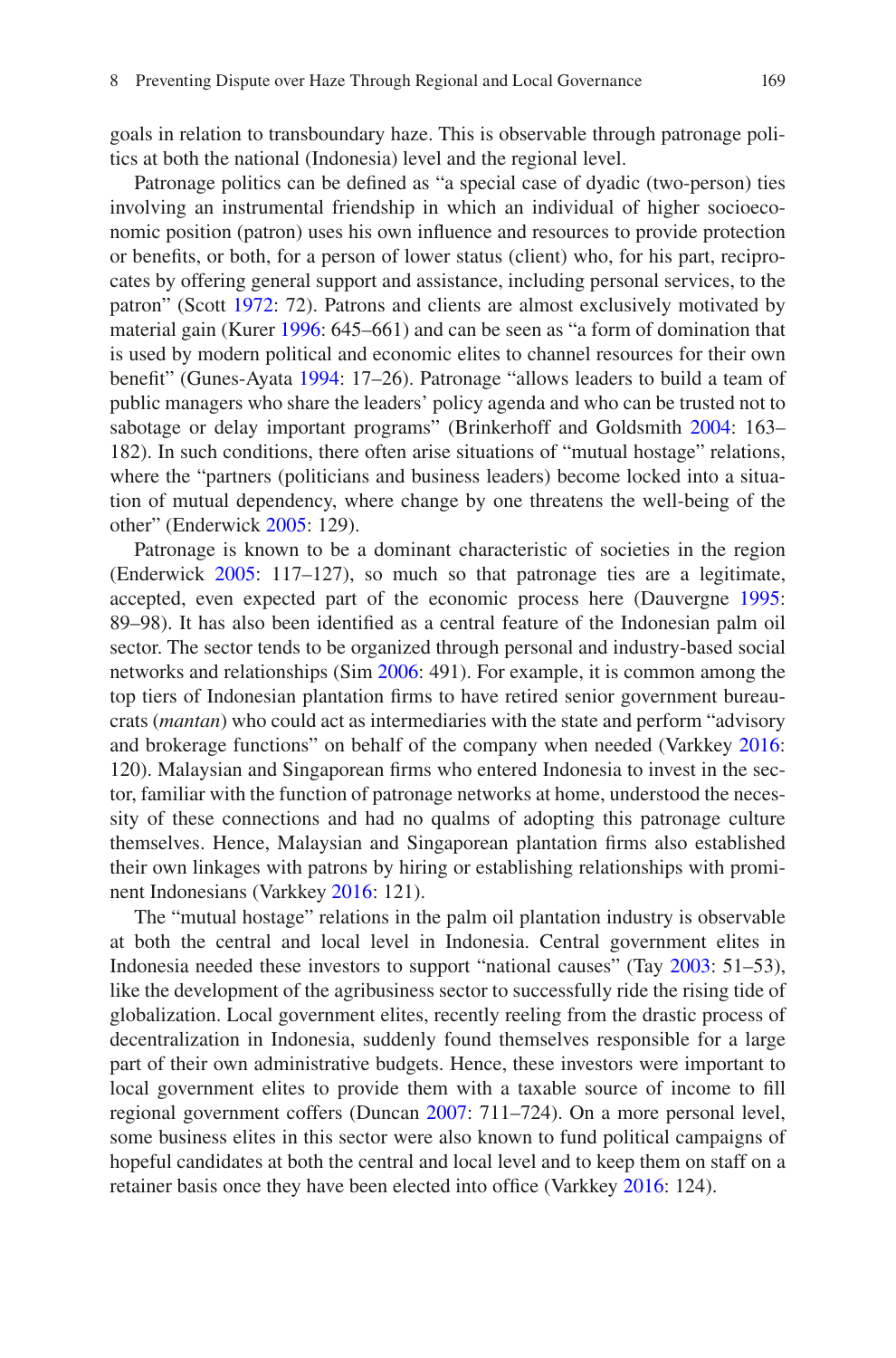In return, these investors were granted choice parcels of land for development, even sometimes within protected forest areas (Richardson [2010](#page-22-13): 68). Even more pertinently to issue at hand, the patrons within the government will provide protection to the client when needed, in this case, in terms of fire use. Commercial land clearing by use of fire has been illegal in Indonesia since 1997. Due to rising concerns of haze that year, a Presidential Decree and a new Environmental Management Act (EMA) No. 23/1997 banned all slash-and-burn style land clearing activities across the country. Several other laws were put into place after 1997 to complement the EMA, most notably, Government Regulation No. 4/2001, Law 18/2004 Concerning Crop Estates and Ministry of Agriculture Regulation No. 26/2007 Concerning the Guidance on Estate Enterprise Permit (Syarif and Wibisana [2007:](#page-23-9) 20; Zakaria et al. [2007](#page-24-3): 24). Overall, there are some 19 presidential and ministerial decrees that deal specifically with forest fires that supplement these basic laws (Bowen et al. [2001:](#page-19-3) 60). However, the protection offered by powerful government patrons bred a culture of impunity among these clients, and corporate open burning became the norm. These well-connected plantation companies had no reason to fear punishment, as burning laws are often disregarded by the administration itself (Kurer [1996:](#page-21-5) 645–661), usually upon instruction by a high-ranking patron. Thus, major plantation companies were able to continue to conduct large-scale open burning for land clearing, often undetected or, if caught, unsuccessfully charged in court (Varkkey [2016:](#page-23-7) 141).

Hence, the incompatibilities between the (political and business) elites and the general public become clear. Patrons and clients usually regard some inefficiencies in the system (in this case, haze), as a small price to pay for the material gains that they are able to reap in collusion with each other (Brinkerhoff and Goldsmith [2004:](#page-19-2) 163–182). However, to the general public external to this relationship, such behaviour is considered disreputable (Eisenstadt and Roniger [1995](#page-20-9): 209–233) and downright irresponsible. For the public, both the Indonesians that live close to the vicinity of the plantation fires and the Malaysians and Singaporean who experience its transboundary effects, their needs, values and goals are quite incompatible to those of the government and business elites involved in this industry.

While the (Indonesian, Malaysian and Singaporean) elites within the plantation industry are motivated primarily by material gain, the motivations of the general public are largely to be able to enjoy their God-given right to clean air, to stay healthy and to not have their economies disrupted by external factors like haze. However, every year, the general public continue to suffer just that. For example, the particularly severe haze episode in June and July 2013 affected parts of Indonesia, Singapore, Malaysia, Brunei and Southern Thailand. Locally, the residents of Riau in the island of Sumatra closest to the fires suffered from the brunt of the haze, such as low visibility and health problems, alongside widespread damages to their crops due to out-of-control fires (Harahap [2013\)](#page-21-8). The Singapore Pollutant Standards Index (PSI) recorded the worst levels of air pollution ever experienced by the island, reaching the previously unheard of 401 mark on 21 July, indicating critical levels "potentially life threatening to ill and elderly people" (Shadbolt [2013](#page-23-10)). The haze that reached Malaysia also triggered the government to declare a state of emergency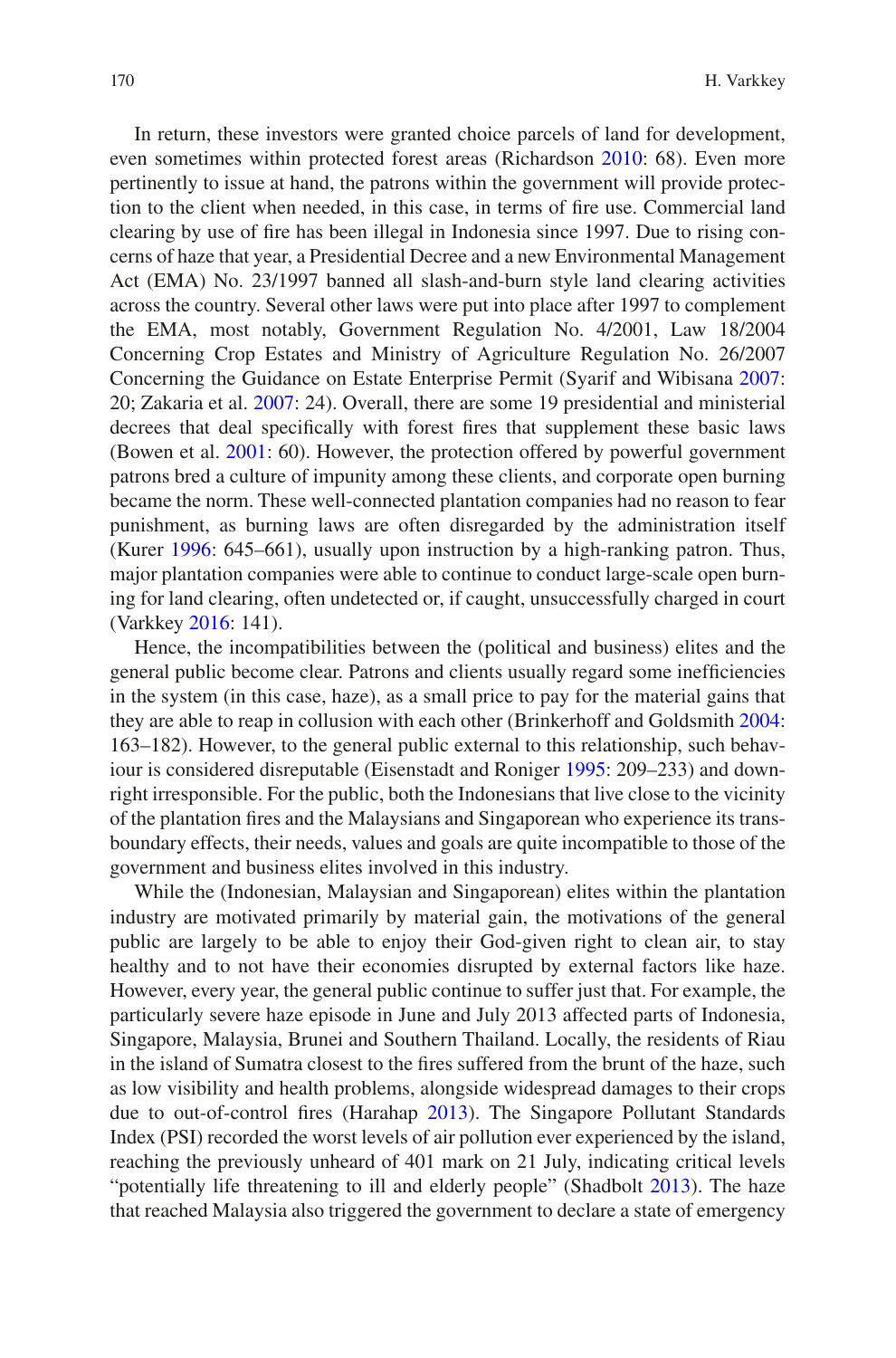in two southern districts, causing hundreds of schools to be closed for several days. The most recent haze episode in 2015 was estimated by the World Bank to have costed Indonesia \$16 billion in economic losses (World Bank Group [2016\)](#page-24-4).

This is a classic free-rider or collective action problem: what might be rational at the society level makes less sense at the (elite) individual level and disincentivises these elites to make changes in the patronage system that would benefit the majority. Patrons disregard the long-term interest of society at large and instead focus on helping their clients. Hence, anyone outside of this favoured group can expect little from the government (Larson and Soto [2008:](#page-21-9) 218–226). Thus, in the case of transboundary haze, the incompatibilities are not clearly drawn across national boundaries but instead are drawn across social classes, i.e., between the elites and the general public.

#### **8.4 Incompatibility Management**

An international dispute arises from a conflict situation among states when incompatibilities are crystallized with respect to certain issues (Grimberg [2015:](#page-21-10) 24). In the case of transboundary haze in the Southeast Asian region, even though considerable incompatibilities exist as expounded in the previous section, neither conflicting parties have fully crystallized their incompatibilities and by extension their conflict in terms of international disputes. This section argues that good incompatibility management has enabled them to avoid the conflict from escalating into a dispute situation. Two incompatibility management strategies that are especially applicable to the regional haze situation are "redefining incompatibilities" using globalization and developmental arguments and "manoeuvring around incompatibilities" through ASEAN.

## *8.4.1 Globalization and Development: Redefining Incompatibilities*

Conflicting parties may dissolve incompatibilities by turning their mutually clashing positions into ones that are compatible with each other. There are generally two ways to go about this. First, the parties may adjust their positions through bargaining so that there may be no clash between them any longer. Second, the parties may adjust their positions in such a way that their underlying interests can be satisfied (Oishi [2016](#page-22-0): 10). Both of these tactics are observable in the case of incompatibility management over haze. In this case, the main "managers" and "redefiners" of incompatibility have been from among the elites, since there is a marked inequality over the control of power, wealth and status of the societies concerned. In comparison, the general public are weaker and thus do not have much influence as agents of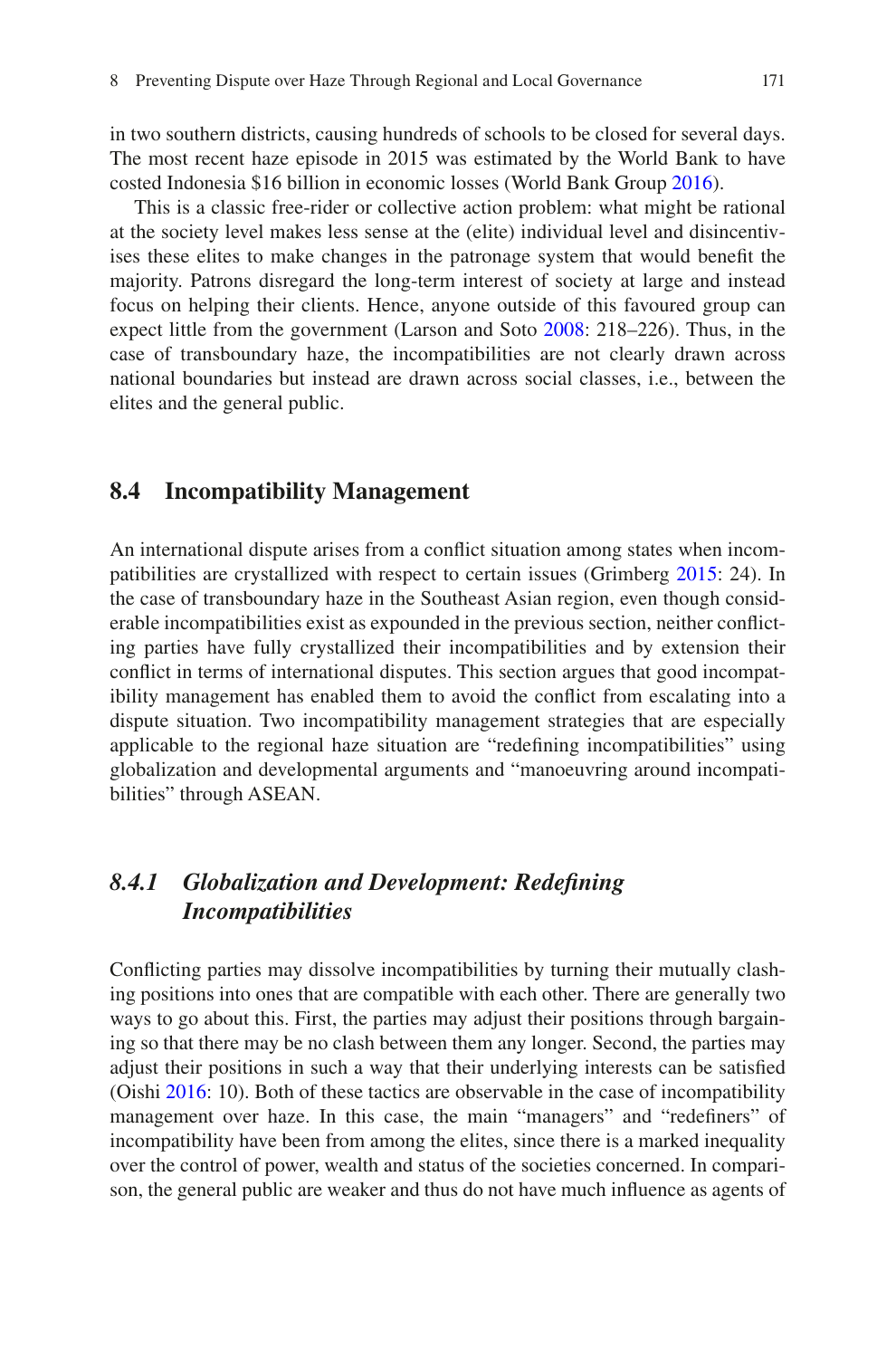change. Both methods of adjustments have similar underlying strategies: to co-opt the general public into supporting the elite's pursuit of reaping the benefits of economic globalization.

Some of the major incompatibilities between the business elites and the public can be narrowed down to the incompatibilities between the individual plantations and their surrounding communities in Indonesia. The communities living closest to the burning plantations are usually the ones that suffer the worst effects of the haze, not only health-wise but also economically, as mentioned above (Harahap [2013\)](#page-21-8). Additionally, there have been reports of clashes between plantations and villagers where villagers claim that their Native Customary Lands have been unfairly "grabbed" by plantation companies (Potter [2015:](#page-22-14) 2; Tan [2015](#page-23-11): 15). This sometimes leads to additional fires (and haze), when these villagers burn these lands (for a lack of any better way) as an act of revenge or frustration (Tan [2015](#page-23-11): 15).

Cutting back on the activity that is the source of the incompatibility (fires) would make plantations less competitive in the globalized market, where price sensitivity is key. While some altruistic plantations have made efforts to reduce fires and absorb the associated costs, others have chosen instead to co-opt surrounding communities into their operations and included them as an integral part of their global supply chain. This can be done in three ways. One way is through the nucleus-plasma arrangement, where these private plantations (nucleus) prepare plantation areas (usually for oil palms) for surrounding communities (plasma) that in turn run these plantations under formal partnership with these companies (Ministry of Agriculture [2013\)](#page-22-15). They will usually continuously receive aid from the plantations in the form of fertilizer, machinery and the like, and the plantations are obliged to buy the produce from their plasma. About  $11\%$  of all plantation land are administered by plantation companies under the nucleus-plasma arrangement (Ministry of Agriculture [2013;](#page-22-15) Boer et al. [2012\)](#page-19-4). Another way is by employing the surrounding community to do labour and menial work on the plantations (World Growth [2011](#page-24-2): 13). Usually, as part of their Corporate Social Responsibility (CSR) towards their workers, the plantation will build schools, hospitals, houses of worship and the like for the use of the surrounding community (Ministry of Agriculture [2013](#page-22-15)). Thirdly, plantations, especially those with mills, will enter into preferential agreements with surrounding farmers who also plant oil palm, to buy their produce at a preferred rate (Marti [2008:](#page-22-16) 71). All three of these tactics are usually quite attractive to the surrounding communities because these activities involve prospective steady incomes and a way out of poverty for them.

As a result, for successful cases of co-option, incompatibilities would have been effectively redefined. The incompatibilities may not have been completely dissolved (because these communities are still close to ground zero and thus must suffer haze when fires occur), but now both parties have mutual interests, and the surrounding communities in fact have vested interests in the continued successful integration into the global palm oil market. Such conditions perform two things: satisfying underlying interests and avoiding clashes. By contributing to the social and economic development of the surrounding communities, plantations are able to satisfy their underlying interests of health (by building hospitals) and economy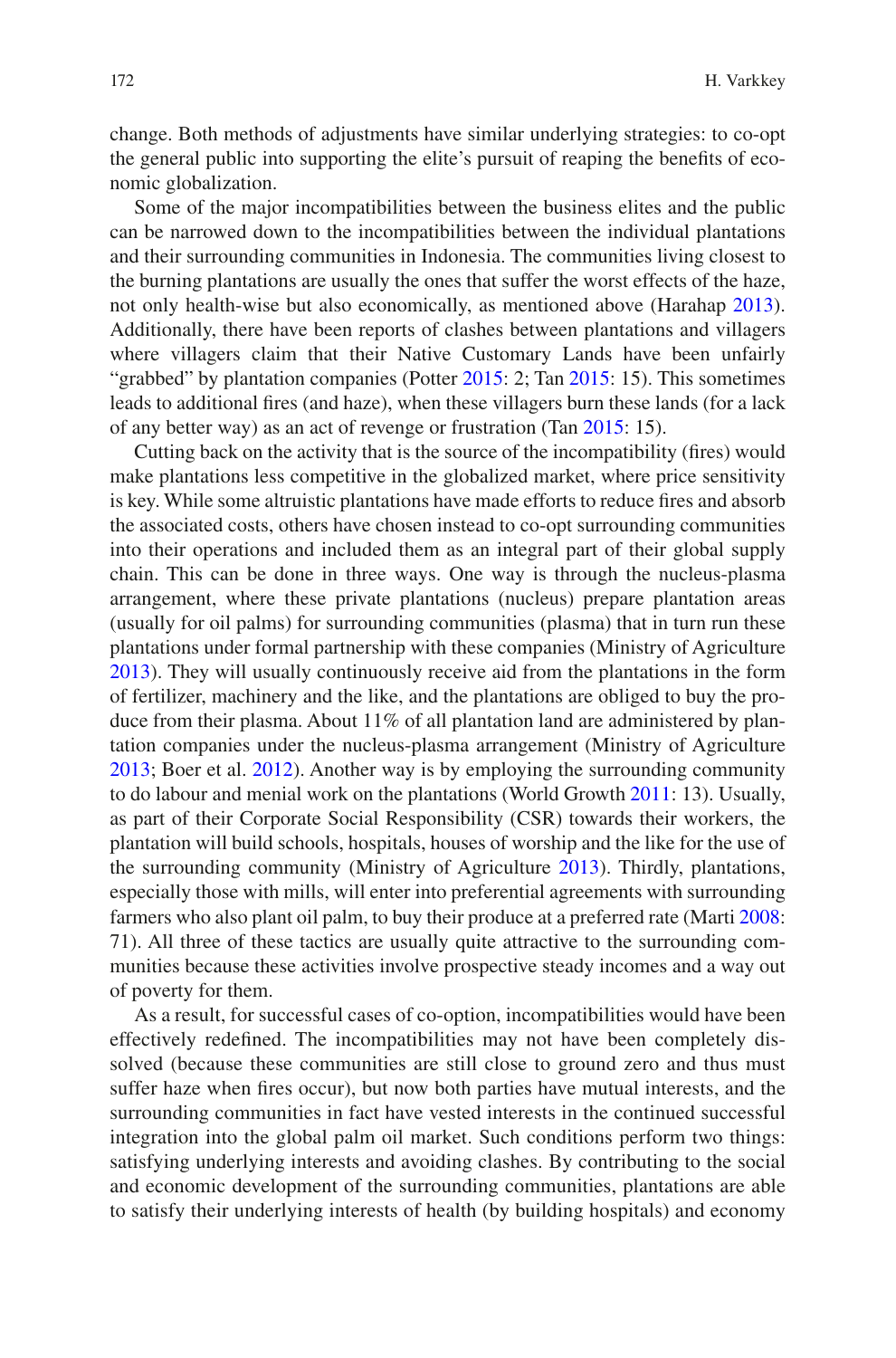(by providing steady jobs and income). This should be able to suppress other incompatibilities, at least while the benefits to the surrounding communities continue to outweigh the negative effects of the haze at ground zero.

In the same way, the governments, especially Indonesia and Malaysia, have tried to use certain tactics to co-opt their public into supporting their quest for further integration into globalized markets. For example, Indonesia has been promoting the globalization of its agribusiness sector as a solution to a number of its developmental problems such as poverty, overpopulation and unemployment (Barber [1998:](#page-19-5) 4). It highlights the role of the palm oil industry, through activities described above, as successfully connecting smallholders to globalized palm oil markets (McCarthy et al. [2012:](#page-22-17) 562). The industry was given credit for the increase of farmers' income from \$920 per household per hectare per year in 2005 to \$1607 in 2011, an increase of 12.24% annually (Caroko et al. [2011:](#page-20-10) 18). It has been promoted as an important engine in Indonesia's developmental "miracle" (Chang and Rajan [2001](#page-20-11): 665), and externalities like haze are considered as merely shortterm costs of such development and could be dealt with later (Gellert [2005](#page-21-11): 1346– 1358). Furthermore, the benefits from this "miracle" are said to reach all layers of society, through its contribution to GDP (averaging 5% yearly) (Das [2014:](#page-20-4) 5), corporate taxes (Di [2011:](#page-20-12) 4), foreign exchange incomes (Jarvis et al. [2010:](#page-21-12) 2–12) and employing up to 3.6 million additional Indonesians all along its extended process chain (World Growth [2011](#page-24-2): 4–11).

Across the seas in Malaysia, government actors tell the general public that globalization (especially economic globalization through palm oil) is inevitable and that those who stand in its way will suffer the dire consequences of being left behind (Cooke [2002:](#page-20-13) 189–190). Bodies set up by the government like the Malaysian Palm Oil Board (MPOB) and Malaysian Palm Oil Council (MPOB) avidly defended the palm oil sector in the face of international sustainability concerns (Basiron and Chan [2004](#page-19-6)). Neocolonial arguments, made famous by Malaysia's former Prime Minister Mahathir Mohamed during his years in office, that developing countries have the right to develop and that developed countries have no right to force developing countries to preserve their natural resources (Mohamed [1992\)](#page-22-18) were held up with renewed vigour. National pride was invoked as the image of the oil palm was chosen to grace the RM50 note. This author herself witnessed first-hand a senior government officer declaring to a group of other government servants, "like it or not, palm oil pays your salaries". And perhaps most tellingly, the government of Malaysia has consistently tried to distance its companies from the fires in Indonesia, saying that Malaysian companies were not involved in the fires there (Bernama [2009;](#page-19-7) New Straits Times [2005](#page-22-19); Business Times [1997\)](#page-19-8).

Such has been among the efforts of government elites in the region to redefine incompatibilities among the elites and the public on a more general scale. They have been especially eager to paint the globalization of the palm oil industry, and the side effects that arise from it (in this case, haze), with the broad brush of development. While the underlying interests of the general public have been harder to satisfy in this way, since the benefits of palm oil globalization to the larger public are harder to display and prove (although they have tried), these tactics have been quite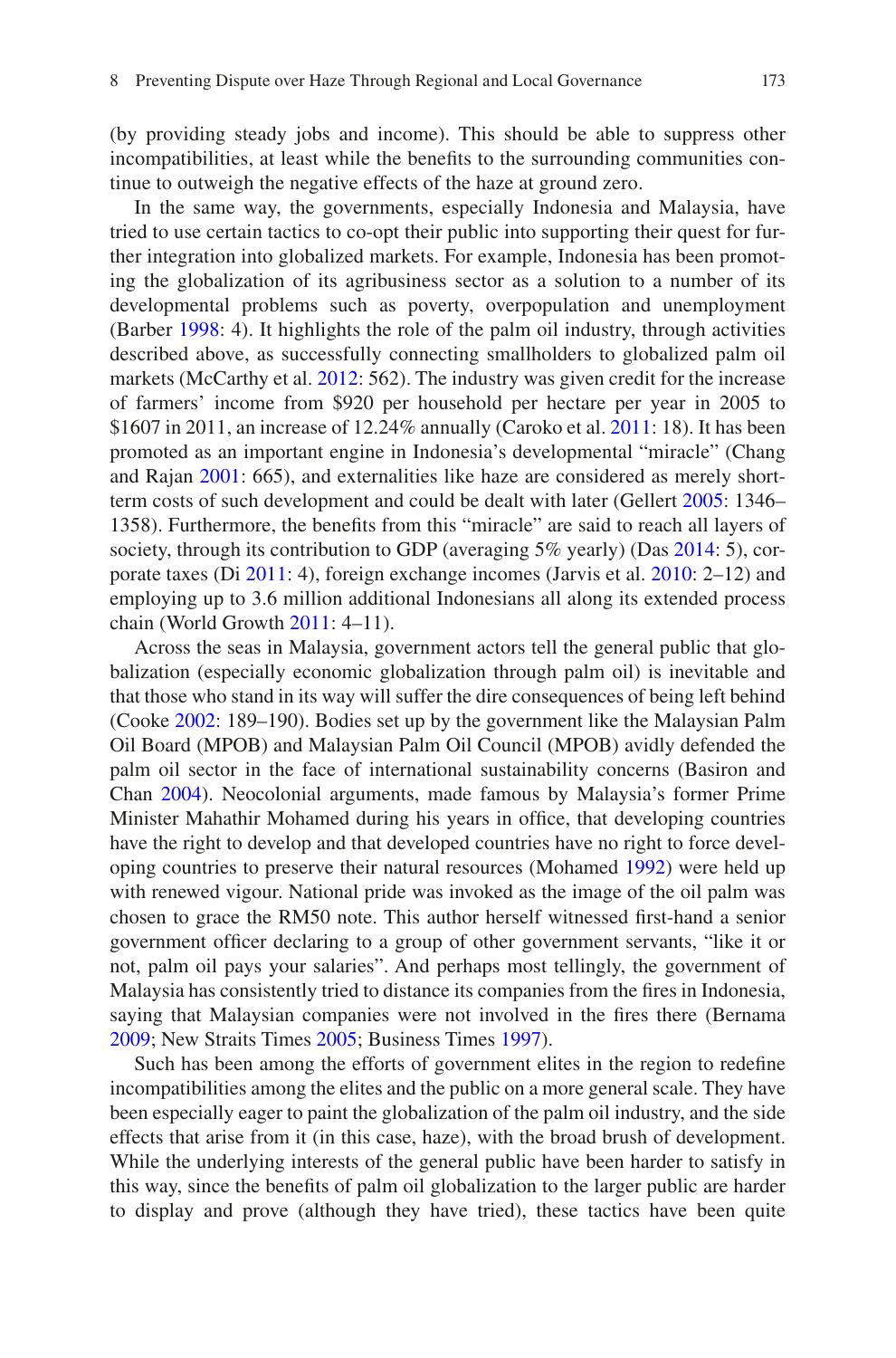successful in avoiding major clashes. Proof of this is visible through the fact that there is no sustained concern over haze outside of each haze season (De Pretto et al. [2015\)](#page-20-14). The general public responds to the haze as an "out of sight, out of mind" problem and very rarely raises the issue when there are clear blue skies (Tay [2016;](#page-23-12) SIIA [2010\)](#page-23-13). Hence, public concern over the haze issue has never escalated to the level of what could be described as a clash in any of the involved countries.

As a whole, globalization and development arguments have been quite effective in managing incompatibility through redefining the incompatibilities between elites and the general public both at the local level on the ground and the regional level. By extension, this has been an important factor in preventing dispute over haze at both the local and regional level too. This has furthermore been complemented by ASEAN initiatives, as detailed in the following section.

#### *8.4.2 ASEAN: Manoeuvring Around Incompatibilities*

ASEAN first began to acknowledge haze as a regional concern in 1985, with the adoption of the Agreement on Conservation of Nature and Natural Resources. This agreement specifically referred to air pollution and its "transfrontier environmental effects". The first ASEAN-level activity that specifically addressed haze however was in 1992, with the Workshop on Transboundary Pollution and Haze in ASEAN Countries (ASEAN Secretariat [1995\)](#page-19-9). This was followed by several other soft-law initiatives like the Co-operation Plan and Haze Technical Task Force (1995), the Regional Haze Action Plan (1997), the Hanoi Plan of Action (1998) and the ASEAN Peatland Management Initiative ([2002\)](#page-19-10). This was eventually followed by ASEAN's first ever legally binding mechanism, the ASEAN Agreement on Transboundary Haze Pollution (ATHP) in 2002 (ASEAN Secretariat [2002](#page-19-10)). The agreement was ratified by all ASEAN member states in 2014, with Indonesia being the final member to accede (Soeriaatmadja [2014](#page-23-14)).

Sometimes, instead of trying to redefine or change incompatibilities, parties prefer to manoeuvre around, neglect or set aside incompatibilities. This is especially common when the parties expect the incompatibilities to change, dissolve or disappear on their own over time. Especially helpful in such cases would be the existence of a mechanism to absorb tensions or shocks arising from the incompatibilities. This mechanism "would operate in the space surrounding the parties and serve as a buffer or cushion between their mutually incompatible positions by preventing them from directly confronting each other" and, by extension, prevent disputes. When a functioning mechanism such as this exists, parties may be happy to coexist with each other despite the incompatibilities (Oishi [2016](#page-22-0):  $11-12$ ). In the case of the haze, ASEAN can be seen as a mechanism that is equipped with the ability to be such a "buffering space" (Caballero-Anthony [2005:](#page-19-11) 108), through its practice of the ASEAN Way.

It is important to begin this discussion with an understanding on how environmental and pollution issues are understood at the ASEAN level. ASEAN was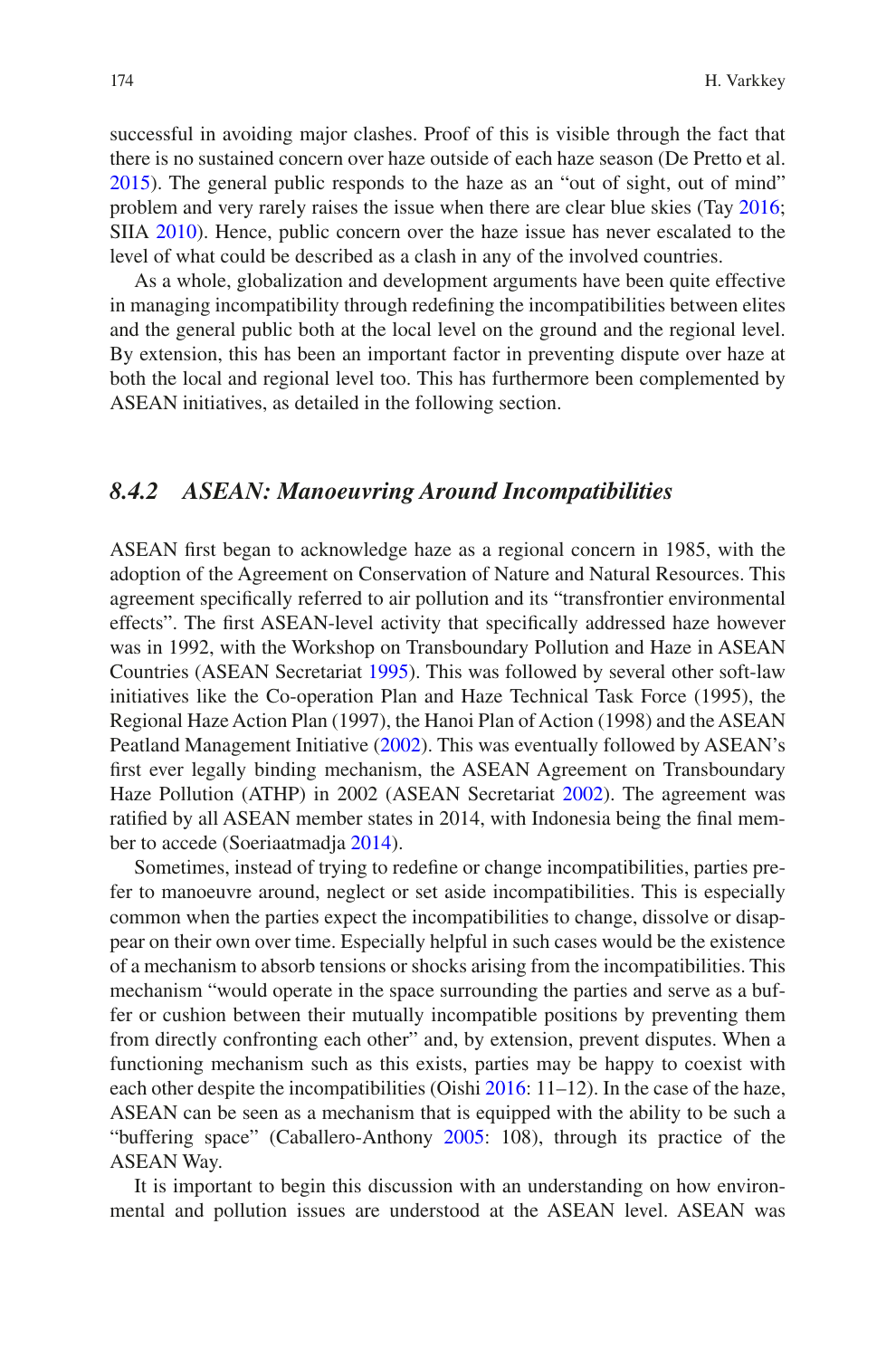founded with the focus of promoting economic cooperation and prosperity among its members, towards accelerating economic growth in the region (ASEAN Secretariat [1976](#page-19-12): 418; Smith [2004](#page-23-15)). As a result, environmental objectives are often overlooked in the pursuance of these economic goals (Campbell [2005:](#page-20-15) 220). While member states recognized that they had common environmental problems, their material interests in addressing them arose from the importance of domestic economic progress and development. Therefore, it was more important for these states to maintain the availability of and access to natural resources (Elliott [2003:](#page-20-16) 29–35) like timber and forest products to be used in the pursuit of development. Indeed, the protection of the environment within ASEAN was largely seen as something that would threaten economic growth, development and social cohesion of most of the member states (Jones and Smith [2002:](#page-21-13) 101). This was reflected in ASEAN environment-related treaties, including the ATHP, which explicitly upholds member states' sovereign right to exploit their own resource as they see fit, in pursuit of their own developmental and environmental policies (ASEAN Secretariat [2002](#page-19-10)).

Furthermore, ASEAN itself is known as a very elite-centred framework (Ferguson [2004:](#page-21-14) 396; Collins [2008](#page-20-17): 313), where elite-led economic growth takes precedence over social development and environmental protection (Nesadurai [2008](#page-22-20): 229). This situation enables elites to favour arrangements that ensure domestic and regional political economic stability and market access to these natural resources (Solingen [1999:](#page-23-16) 31–46) while providing a lack of incentives for effective regional environmental conservation. Government elites are generally unwilling to antagonize their business clients' interests by applying prohibitive national- or regional-level environmental law, especially when such natural resource interests are so closely intertwined with the patron's political power base (Boas [2000](#page-19-13): 415; Aggarwal and Chow [2010:](#page-19-14) 278–282). Hence, the protection of these elite interests was more important than responding to environmental issues through ASEAN (Cotton [1999](#page-20-18): 341–342).

The application of the ASEAN Way within the haze-related initiatives mentioned above is telling of the ASEAN elites' efforts to manoeuvre around, neglect or set aside the incompatibilities between them and the general public over haze. The ASEAN Way is a set of behavioural and procedural norms that prescribe approaches for regional interactions and include the search for consensus, the principles of sensitivity and politeness, non-confrontational approaches to negotiations, behind-thescenes discussions, an emphasis on informal and non-legalistic procedures, non-interference and flexibility initiatives (Kivimaki [2001:](#page-21-15) 16).

To be clear, states do not blindly follow the ASEAN Way principles due to some deeply ingrained "habit" (Narine [1998:](#page-22-21) 555). Instead of being a limiting effect on state behaviour, the ASEAN Way can be better explained as tools for political action that state elites can selectively use in line with their interests (Khoo [2004:](#page-21-16) 42). Hence, states *choose* to adhere to the ASEAN Way if it is in their interests to do so. Upholding the ASEAN Way when necessary shields states from having to commit joint tasks that they find either politically difficult (going against dominant national interests), administratively challenging or simply not important enough (according to their national priorities). In keeping with the norms of non-interference, member states can stress the primacy of national laws, policy-making and implementation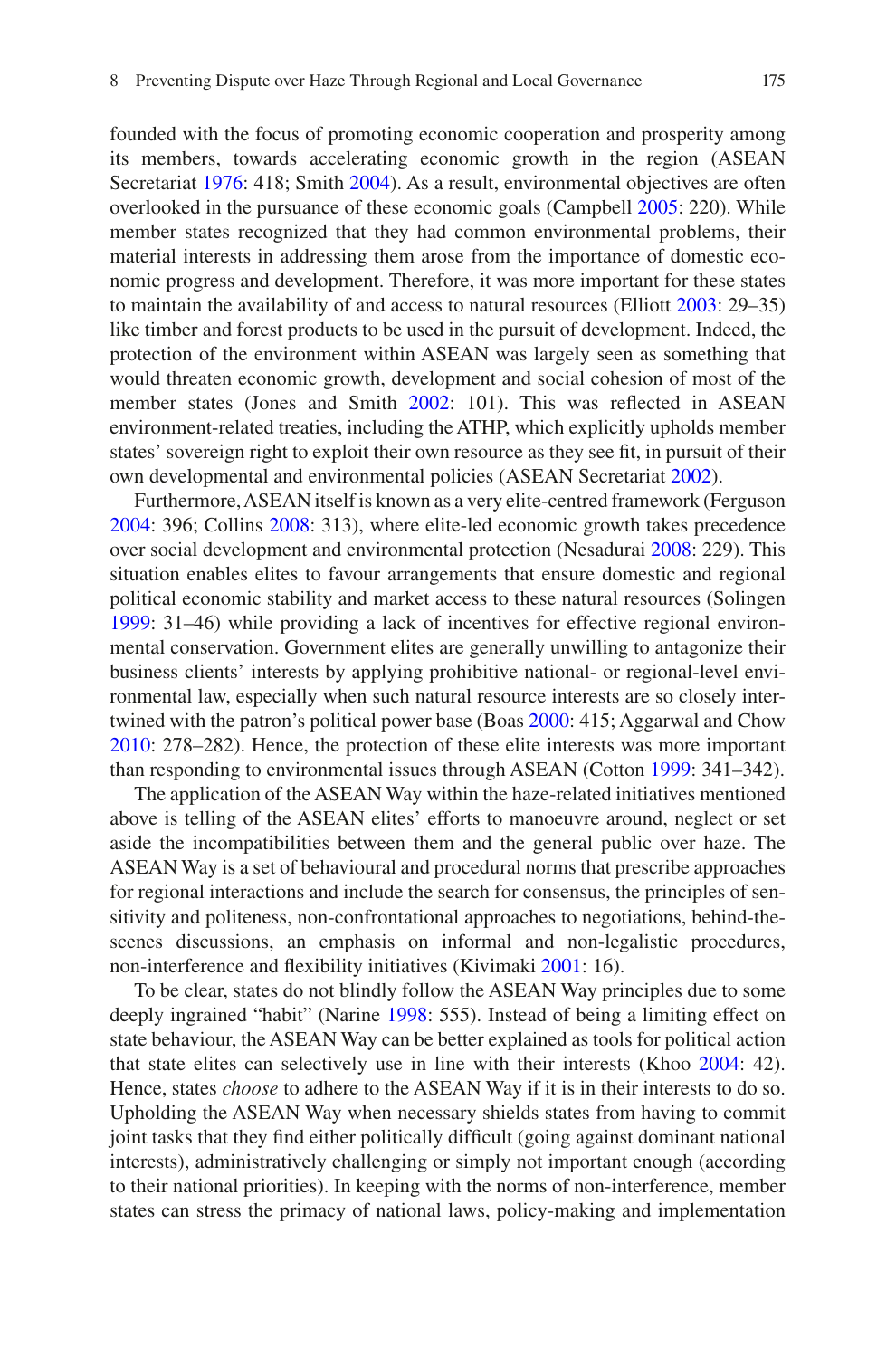(Elliott [2003:](#page-20-16) 32–40). In keeping with procedural voluntarism, members can avoid legally binding agreements. This complicates the application of multilateral pressure and collective problem-solving methods (Tan [2005b:](#page-23-17) 3–4). The non-interference clause also enables governments to exclude any issue they consider to be politically sensitive from ever being discussed at the ASEAN level (Nesadurai [2008](#page-22-20): 225). As a result, these principles provide members with substantial autonomy in determining to what extent they would carry out regional environmental agendas, even those that they have already agreed to initially (Nesadurai [2008](#page-22-20): 227).

In the case of the haze, regional elites have chosen to closely adhere to the ASEAN Way to preserve their personal and national economic interests. Because of close adherence to the ASEAN Way, all the regional-level haze mechanisms have largely focused on national plans, ensuring states the freedom to pick and choose regional initiatives that best suit their narrow economic national interests (Campbell [2005:](#page-20-15) 222). Hence, these initiatives have been useful in generating a massive amount of information on haze (Severino [1999](#page-23-18)), but not much in terms of effective implementation of haze mitigation activities. Overall, the ASEAN haze initiatives have had no observable impacts on intergovernmental policy practices of ASEAN members and have failed to transform their globalized trade and investment patterns with regard to palm oil (Kim [2011](#page-21-17): 412).

Even the ATHP, while legally binding, has become essentially a document that continues to protect national economic interests, preserve state sovereignty and deflect responsibility on the haze issue. It was "vague and lacking in various hardlaw instruments such as strong dispute-resolution and enforcement mechanisms. Important provisions, including those for developing preventive measures (both legislative and administrative), and a national emergency response, are left to member parties to interpret and apply" (Nguitragool [2011](#page-22-22): 357). Unlike other similar treaty regimes, the ATHP does not include any provisions for dispute settlements through international courts or other arbitration tribunals (Tan [2005a:](#page-23-19) 664). As Article 27 of the Agreement states, "any dispute between Parties as to the interpretation or application of, or compliance with, this Agreement or any protocol thereto, shall be settled amicably by consultation or negotiation" (ASEAN Secretariat [2002\)](#page-19-10). And furthermore, the application of the non-interference norm meant that neither the ASEAN Secretariat nor any member country could question or pressure Indonesia on the question of ratification. Besides, despite the severe socioeconomic effects of the haze, governments have been reluctant to pursue the matter of ratification with Indonesia, due to their own vested interests in the Indonesian oil palm plantation sector.

Hence, even though ASEAN has been involved fairly early on in coordinating regional cooperation over haze issues, ASEAN's role until present times can be seen as not much more than a "buffering space" to help member states manoeuvre around incompatibilities and prevent disputes until eventually the haze problem resolves itself or disappears (hopefully with the natural process of development). It thus becomes obvious that the ASEAN organization has an inherently weak capacity to act in the regional collective interest of the general public. Indeed, any direct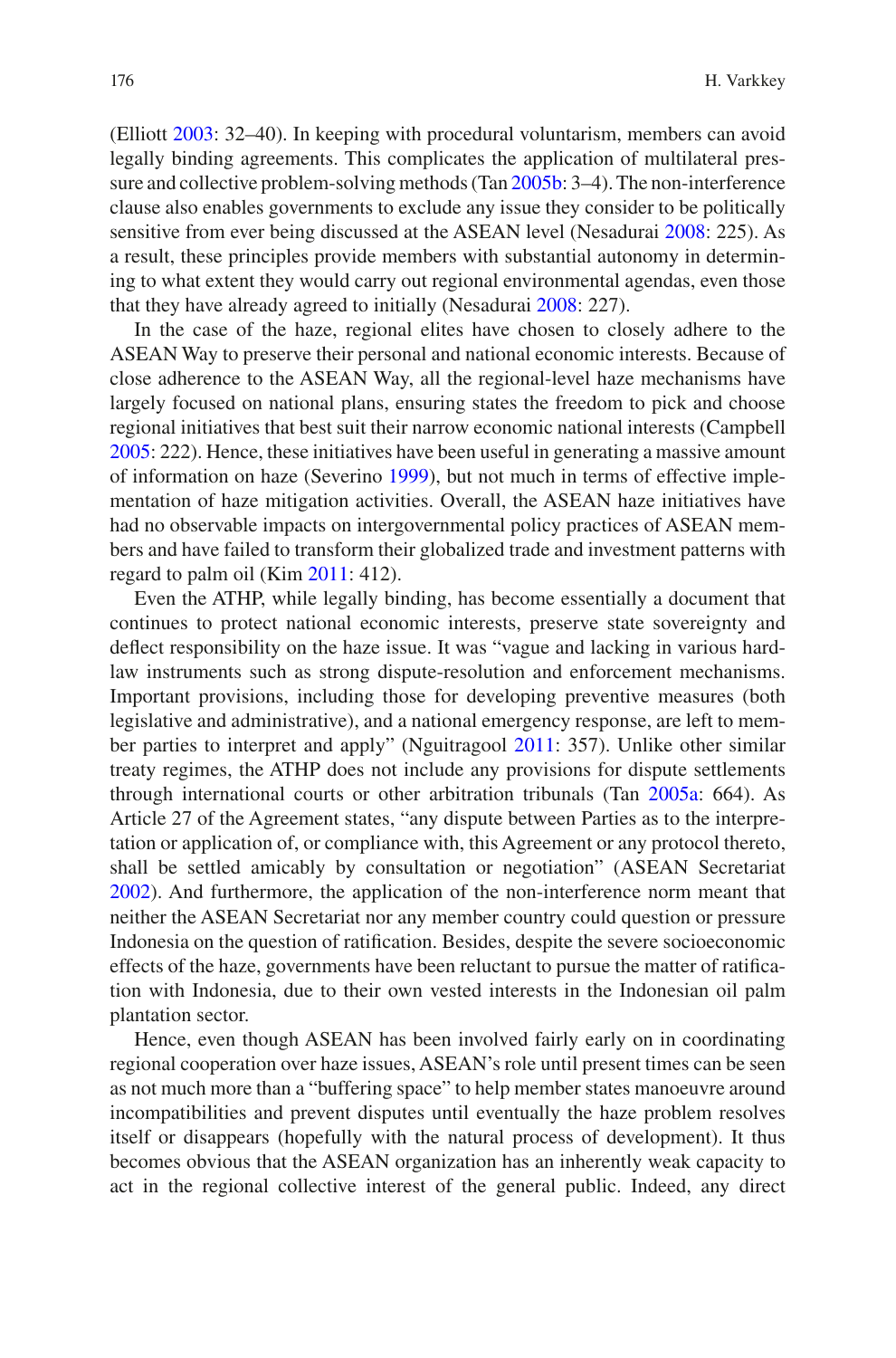confrontation over haze will threaten the regional political and business elites' own vested interests in the Indonesian plantation sector.

The comparatively little weight ASEAN as an organization gives to public voice as compared to elite interests (Collins [2008](#page-20-17): 313) ensured that, even when faced with public outcry (an example of a tension or shock), the organization was more than willing to absorb the shock, by simply manoeuvring around these concerns. For example, the ASEAN Way has been used as a reasoning tool to the general public to justify why member states could not "directly confront each other" despite worsening incidences of haze. Indeed, this has been explicitly written in the ATHP, where any dispute between parties should be settled amicably through consultation and negotiation (Article 27). Singapore has in fact repeatedly declared that it was Indonesia's sovereign right whether or not to ratify the ATHP, when its citizens demanded it to pressure Indonesia to do so (Channel NewsAsia [2006](#page-20-19); Tan [2007\)](#page-23-20). Hence, the strategic use of the ASEAN Way among the regional elite has enabled ASEAN member states to coexist without any dispute escalation for over three decades of haze, while these elites continued to reap the benefits of globalized agribusiness markets.

#### **8.5 Escalation of Conflict: Indonesia and Singapore**

The national and regional tactics of incompatibility management discussed above has been fairly successful in preventing dispute over the haze for about three decades. While this is a considerably good track record, there are some small cracks that are beginning to appear on the surface of this hitherto effective conflict management plan. While relations between Malaysia and Indonesia are still relatively strong and still very much within the auspices of the ASEAN Way, recent developments on the relationship between Indonesia and Singapore over haze have been worrying.

As mentioned above, Singapore experienced its worse ever bout of haze in 2013, where the PSI levels in the city-state reached the all-time record high of 401. A chain of haze-related ASEAN-level meetings in 2013 and 2014 following this severe haze episode saw Singapore proposing a new Haze Monitoring System (HMS) which included a mechanism where all ASEAN countries would have to make their forest and concession maps open access and publicly available to all. Singapore promoted the idea to other ASEAN members as important in providing a deterrence effect on potential errant companies and also to more accurately assign responsibility for fires on the ground. However, Indonesia was firmly against making their maps publicly available, citing privacy and legal concerns (Feng [2014](#page-21-18)).

This negative response, coupled with the especially bad haze the year before, ignited a diplomatic row between Indonesia and Singapore, with Singapore's then Minister of the Environment and Water Resources Dr. Vivian Balakrishnan expressing frustration at Indonesia's decision (Woo [2014b](#page-24-5)) and accusing Indonesia of not caring about the welfare of its neighbours (Grant and Bland [2014\)](#page-21-19). It was also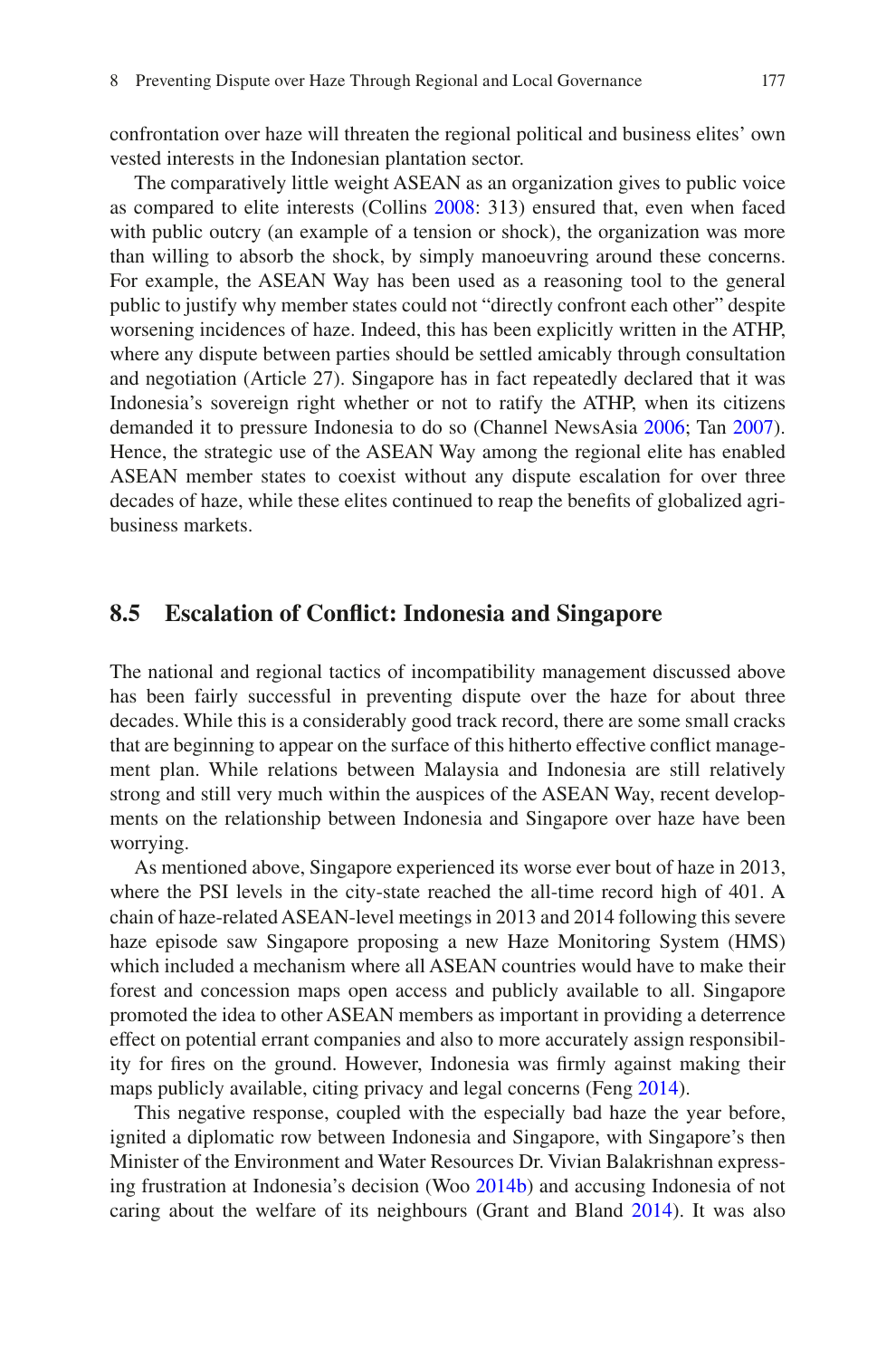around this time that Dr. Balakrishnan first revealed plans to table a Transboundary Haze Pollution Act (THPA) that would provide for criminal and civil liability for any Singaporean or non-Singaporean entity causing or contributing to transboundary haze pollution in Singapore (Woo [2014a\)](#page-24-6).

The Act has since come into operation, as of 25 September 2014 (Government Gazette [2014](#page-21-20)). The Act is unique for its application of extraterritoriality; it covers the operations of all Singapore and non-Singapore entities whose activities outside of Singapore contribute to haze pollution in the city-state. It is the first of its kind for Singapore, as Singapore usually punishes action overseas only for severe crimes, such as corrupt acts or illegal sex with minors. It is also the first of its kind in the region and globally, as there is currently no law in the world that allows a country to prosecute commercial entities in other countries for such offences (Woo [2014a\)](#page-24-6). And most importantly, it was a marked departure from the traditional ASEAN approach to resolving regional issues, which prioritizes diplomatic over legal solutions (Mayer [2006:](#page-22-1) 202–218).

While Indonesia was largely silent on the matter for the first year or so since the Act was brought into force, things changed when Singapore's National Environment Agency (NEA) used the Act to obtain a court warrant against the director of an Indonesian company linked to haze-causing fires.<sup>1</sup> Indonesia's Ambassador to Singapore first conveyed his protest on the matter in May 2016 (Ismail [2016a\)](#page-21-21), and this was followed by much sterner statements from Indonesia's Environment and Forestry Minister Siti Nurbaya Bakar in June 2016. The Indonesian minister declared that what Singapore had done was "controversial" and did not show "mutual respect", an important component in the regional's ASEAN Way of engagement. She referred to the ASEAN Agreement on Transboundary Haze Pollution (ATHP) as having precedence over haze-related matters and reminded Singapore that as parties to the ATHP, they need to respect each other's sovereignty over haze issues. Directly referring to the Act, she denied that Singapore could step into Indonesia's legal domain on the issue of forest fires because the two countries did not have an agreement on the matter (Ismail [2016b](#page-21-22)).

This rebuke forced Singapore to issue a statement clarifying that the Act was not about national sovereignty or dignity and that in fact Singapore very much respects Indonesia's sovereignty and has always upheld its bilateral relations with Indonesia. The Ministry for Environment and Water Resources (MEWR) said that the fact that Singapore has repeatedly asked for information on companies suspected of illegal burning from relevant Indonesian authorities prove that this is so. The MEWR clarified that the Act was not directed at any individual or company based on nationality but is meant to deter and prosecute irresponsible companies which clear land by burning, regardless of nationality. The Ministry said that Indonesia should instead welcome this additional tool to address the haze issue (Channel NewsAsia [2016](#page-20-20)).

<span id="page-13-0"></span><sup>&</sup>lt;sup>1</sup>The NEA had in 2015 requested for interviews with representatives of companies linked to that year's haze, to assist in their investigations. This unnamed director had failed to turn up for the interview despite being served a legal notice and was issued a warrant on those grounds.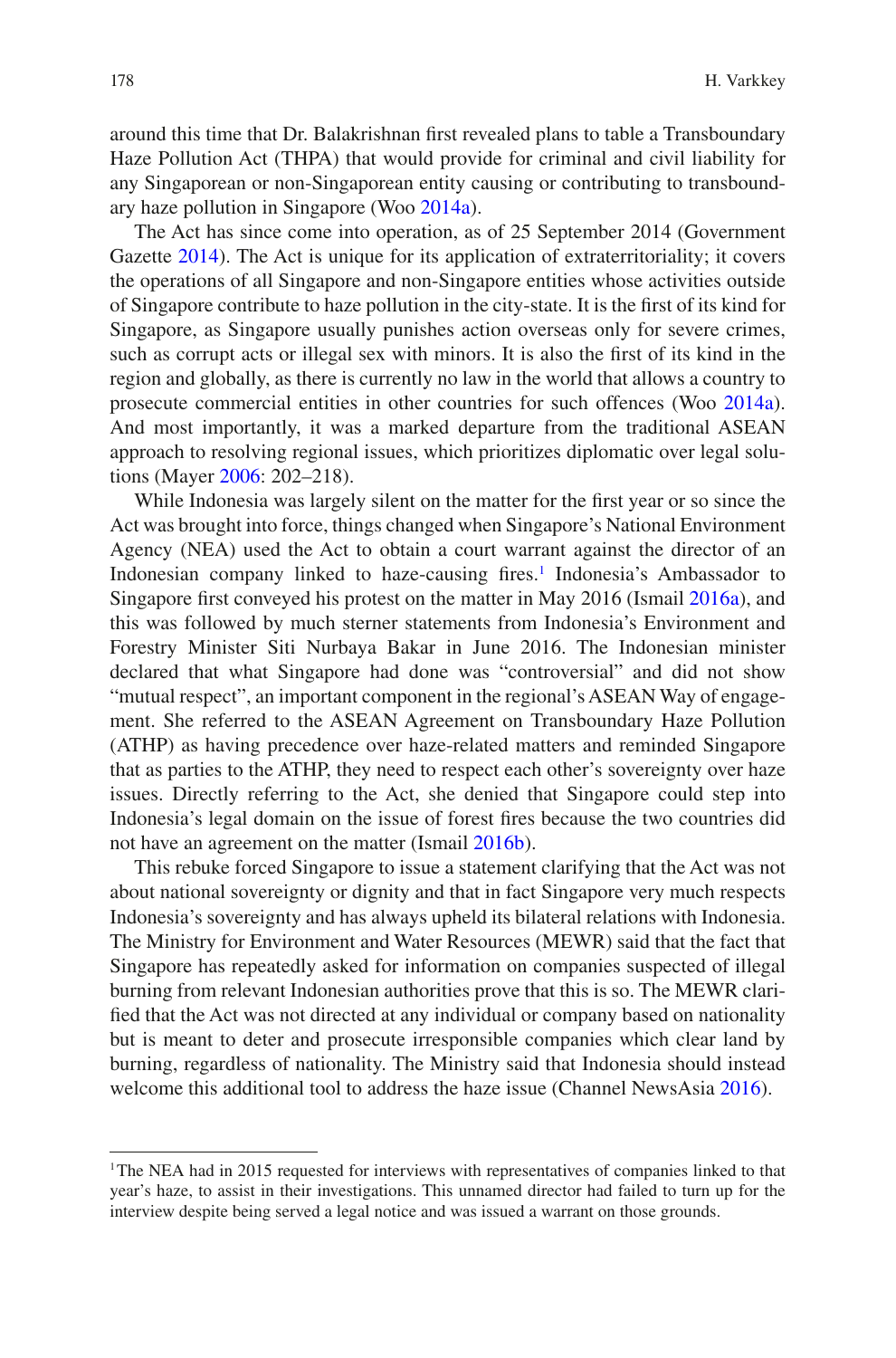In the same statement, the MEWR, while acknowledging that Indonesia is an important destination for Singaporean investment, also insisted that companies that irresponsibly burn show a blatant disregard of the environmental, health, economic and social consequences affecting millions of people in Indonesia and the region (Channel NewsAsia [2016](#page-20-20)). This may indicate a slight shift in considerations of incompatibilities for Singapore. While in the past, Singapore was happy to overlook the concerns of the general public, arguably in favour of their own elite interests within the plantation sector in Indonesia, now it seems that public concerns have somewhat increased in importance for Singapore. This could be attributed to the record high haze experienced by Singapore in 2013, which no doubt came along with (yet undetermined) record of high health, social and economic damages for the small nation state.

However, it can be argued that the THPA may not threaten the operations of Singaporean plantation companies in Indonesia at all, since Singapore can easily choose not to prosecute Singaporean entities, especially the ones well-entrenched in regional patronage networks. Indeed, the first warrant put out under the Act was for an Indonesian entity. And Singapore has been known to defend the actions of their companies publicly in the past (Varkkey [2016](#page-23-7): 97), even in the face of evidence by the Indonesian government (The Straits Times [1998](#page-23-21)). Hence, it could be concluded that Singapore's elite economic interests are still important, but the interests of the general public now are *also* important.

The way that the diplomatic spat described above played out is also telling in what it says about larger regional norms. Indonesia chose to confront Singapore for its actions by citing the ATHP and regional norms. Singapore immediately responded to this by trying to prove that its actions were not contravening said norms. The decision for both countries to engage over the THPA on ASEAN terms shows that both countries, and Singapore especially, still place a lot of importance on ASEAN as a buffer mechanism to absorb the shock of the THPA and to avoid a full-blown dispute. Singapore could have instead chosen to retaliate by stating that it had every right to unilateral legal action through the THPA, notwithstanding regional norms; however, this did not happen. By trying to prove that it is doing things "by the ASEAN book", Singapore hopes to be able to avoid further escalation of the conflict and essentially hopes to be able to continue to preserve their business elites' interests in Indonesia. In this way, it can be argued that Singapore is trying to do both: look out for the interests of its business elites (through ASEAN) and the interests of its people (through the THPA).

As defined previously, an international dispute arises from a conflict situation among states when incompatibilities are crystallized with respect to certain issues. Legal disputes occur where opposing legal claims arise among states (including matters like the interpretation of a treaty, international law, the existence or not of an alleged violation of an international obligation or the establishment of the nature or extent of the damages due in case of violation of international obligations). Political disputes are the disputes where the parties' conflicting claims cannot be legally formulated (Grimberg [2015:](#page-21-10) 24). While this incident between Singapore and Indonesia cannot be regarded as a full-blown legal (since no opposing legal claims has yet to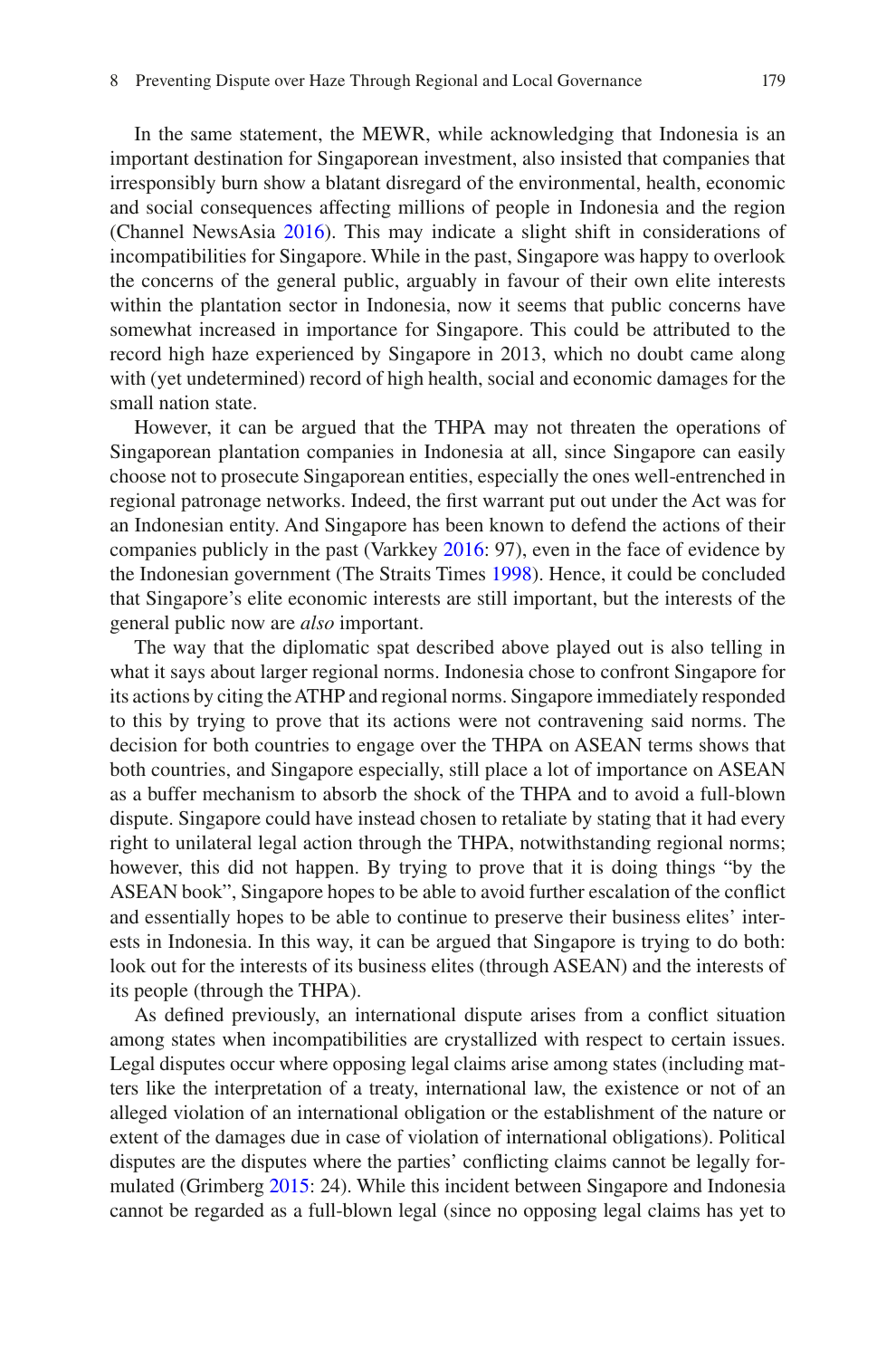arise) or political dispute, it is evident that it shows a situation where the incompatibilities surrounding the conflicting situation have been less than optimally managed.

Arguably, if the incompatibilities among the concerned parties were better managed, the situation may have not escalated to such an extent that this diplomatic spat would have occurred. While the conflict seems to have cooled down for now, it is important to investigate what were the underlying causes of the escalation of conflict and what can be done to prevent this conflict from flaring up again. One possible avenue for investigation is in terms of governance, at both the national and regional level. Good governance can be defined as the transparent and accountable management of human, natural, economic and financial resources for the purposes of equitable and sustainable development (Cotonou Agreement [2000\)](#page-20-21). The following sections argue that poor governance at both the national and regional level played an important role in conflict escalation. By extension, enhancing good governance at these levels could be a useful strategy in preventing a further escalation of this dispute and indeed the flaring up of other disputes within the context of the haze as well.

#### *8.5.1 Poor Governance at the National Level*

The powerful patronage networks that exist within the plantation sector in Indonesia have had a drastic effect on good governance of fire management there. As mentioned above, the protection accorded to well-connected clients makes it easy for them to skirt, resist or even ignore state policies with regard to fire (Dauvergne [1995](#page-20-7): 89–99). If on the off chance they are caught for illegally using fire to clear land, the same protective networks will ensure that prosecutions are rare (Varkkey [2016:](#page-23-7) 141).

However, beyond this direct "protection", patronage networks are also responsible for more indirectly weakening of state governance. Because of the "mutual hostage" relations between patrons and clients as explained above, patrons in the government are locked into making policy choices that reflect the interests of their clients. This results in an overall weak bureaucracy paralysed in its ability to create or uphold effective policies (Varkkey [2016:](#page-23-7) 26). This bureaucracy is thus restricted in its ability to be accountable, autonomous and transparent and to organize around common and enduring interests (Garcia-Guadilla [2002](#page-21-23): 91–106). Hence, the rule of law and strong institutions, hallmarks of good governance, are replaced instead by personal ties based on reciprocity (Tay [2003](#page-23-8): 39–54; Case [2003:](#page-20-22) 263), resulting in overall weak laws that are to the advantage of elite interests.

Indonesia's burning laws reflect this influence well. For example, even though it is illegal to burn the land, there is no legal restriction to plant on burned land (Jakarta Post [2006a\)](#page-21-24). Therefore, if plantations escape being caught during the burning, no retrospective action can be taken. Also, existing policies on insurance schemes have been shaped to benefit plantations; insurance schemes guarantee refunds for fire damaged plants without investigation into the source of the fire (Jhamtani [1998](#page-21-25): 366).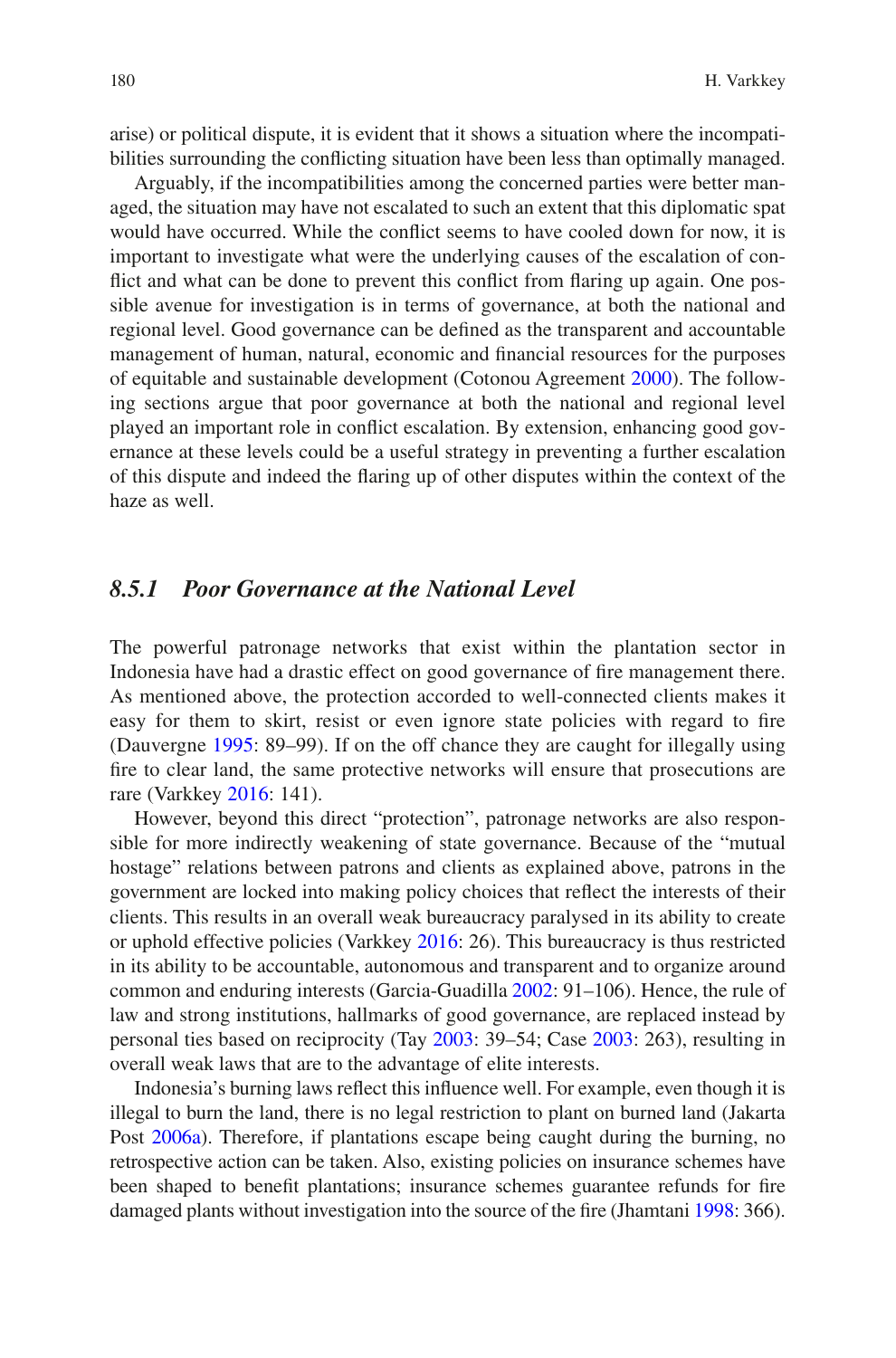And while the EMA 1997 mentioned above incorporated the principle of strict liability whereby the burden of proof should lie with the company responsible for the pollution, efforts to operationalize this principle have never been put into place (McCarthy and Zen [2010:](#page-22-6) 155–171). Therefore, companies that were setting the fires still had to be caught red-handed (Parliament of Singapore [1998](#page-22-23)), or evidence such as matches and oil jerrycans had to be found at the site of the crime (Varkkey [2016:](#page-23-7) 139). This is difficult to do (Jakarta Post [2005;](#page-21-26) Parliament of Singapore [1998](#page-22-23)) because current laws do not allow police to take action against land burners on the spot or collect evidence in the field (Jakarta Post [2006b\)](#page-21-27). Furthermore, if a company maintained a good relationship with police, it would receive adequate warning before police arrives so that evidence could be cleared. The police also would not search for evidence of burning thoroughly (Varkkey [2016:](#page-23-7) 138–139).

Taking advantage of this loophole, concessionaires have developed further tactics to avoid being caught. These include burning on weekends or during Friday prayers, so that when police or officials detect fires and approach the company office, no one will be around for confrontation, as everyone can claim to be away for prayers. Some plantation companies trespass and burn villager's land beside their concessions and let the fires spread to their land, as a way to circumvent laws. Other companies may hire subcontractors or locals to burn the forests, placing strategic distance between them and the hand lighting the fire. Sometimes, even the companies themselves call police to "catch" these hired perpetrators, leaving behind conveniently burned land to conduct new planting (Varkkey [2016](#page-23-7): 141). Local policymakers and prosecutors predictably tend to side with the commercial plantation companies in such cases instead of these few implicated smallholders and locals, who usually lack powerful political backers (Hameiri and Jones [2013](#page-21-28): 471). In all these ways, patronage-related activities are one of the biggest barriers to good governance on fires and haze in Indonesia.

#### *8.5.2 Poor Governance at the Regional Level*

The Cotonou Agreement identifies the goals of equitability and sustainable development as a general goal of good governance. As observed above, these goals have not been well pursued in the ASEAN organization. Firstly, ASEAN has proved to be inequitable, as it is an organization that is elite-centred, rather than people-centred (Collins [2008](#page-20-17)). Secondly, ASEAN has prioritized economic development over sustainable development. Both of these outcomes are especially noticeable in the context of the transboundary haze. Member states' sovereign right to exploit their own resources as they see fit has been upheld over environmental interests of keeping the region free from pollution. And diplomatic elites active at the ASEAN level were able to ensure that all ASEAN initiatives preserve their narrow national economic interests and those of their patronage networks, instead of the region's collective interests.

It is important to have a transparent, accountable and above all strong secretariat to ensure good governance in the direction of equitability and sustainable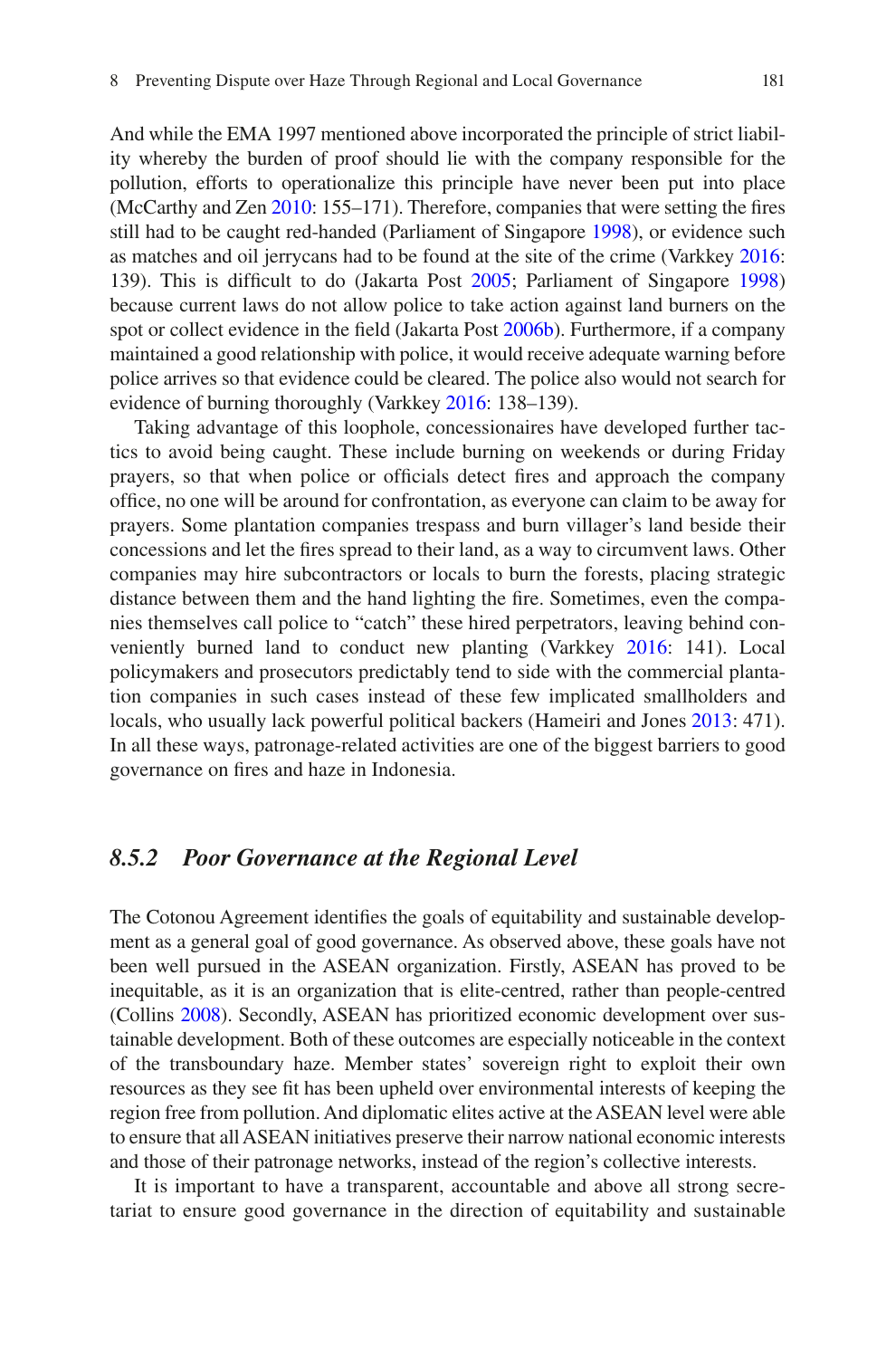development. However, the ASEAN Secretariat is a relatively weak secretariat as far as international organizations go. Its member states have deliberately denied the ASEAN Secretariat the resources and mandate necessary (Kim [2011](#page-21-17): 422) to ensure good governance at the regional level. Instead, the secretariat is subordinate to national secretariats (Solingen [1999](#page-23-16): 49; Beeson [2007:](#page-19-15) 237). This situation therefore enables member states to control the scope, depth and speed of regionalism in ASEAN, which best suits their national interests (Kim [2011:](#page-21-17) 416). Therefore, decision-making in ASEAN is shaped according to the interests of its member states, and the ASEAN Secretariat (and by extension the organization) has an inherently weak capacity to act in the regional interest (Varkkey [2016:](#page-23-7) 167).

This is obvious in how the secretariat was very limited in its organizational capacity to determine the direction of negotiations of the ATHP, or to push for more stringent outcomes. Throughout this process, member states sought to protect elite interests by maintaining their "power of veto" (by denying the secretariat a strong mandate) over effective policy innovation on haze mitigation (Cotton [1999](#page-20-18): 341– 342). For example, due to the negative public and international backlash from the haze issue, secretariat staff avidly argued the case for intervention and the possibility of automatic consent of the intervention- receiving state for assistance. However, member states overruled this concern and chose to prioritize sovereignty concerns over ensuring practical progress on the ground. Therefore, it was decided that ASEAN initiatives would strictly observe the norm of non-interference and that assistance would only be upon the request or consent of the receiving state. Furthermore, member states made sure that the secretariat keep "sensitive issues" off the table during negotiations. For example, even though there was an unspoken understanding that commercial plantation burning was the major source of haze, the issue of illegal burning by local and foreign plantation companies was never raised during discussions leading up to the signing of the agreement. And of course, due to the non-interference norm, after the ATHP was signed, the secretariat staff could not in any way pressure Indonesia to quickly ratify the agreement, resulting in the agreement being ratified by Indonesia more than a decade after it came into force (Varkkey [2016:](#page-23-7) 179–180).

Here it becomes obvious that while member states have a choice on whether or not to observe the ASEAN Way norms (and usually basing this choice on elite interests), the ASEAN Secretariat does not have the luxury of that choice. The secretariat is essentially subordinate to its member states, resulting in a weak secretariat which is severely limited in its capacity to maintain standards of good governance in the conduct of the organization.

#### **8.6 Conclusion**

It can be concluded that patron-client relationships, the same relationships that define the incompatibilities between the elite and the general public over haze, are a considerable barrier to good governance at both the national and regional level. At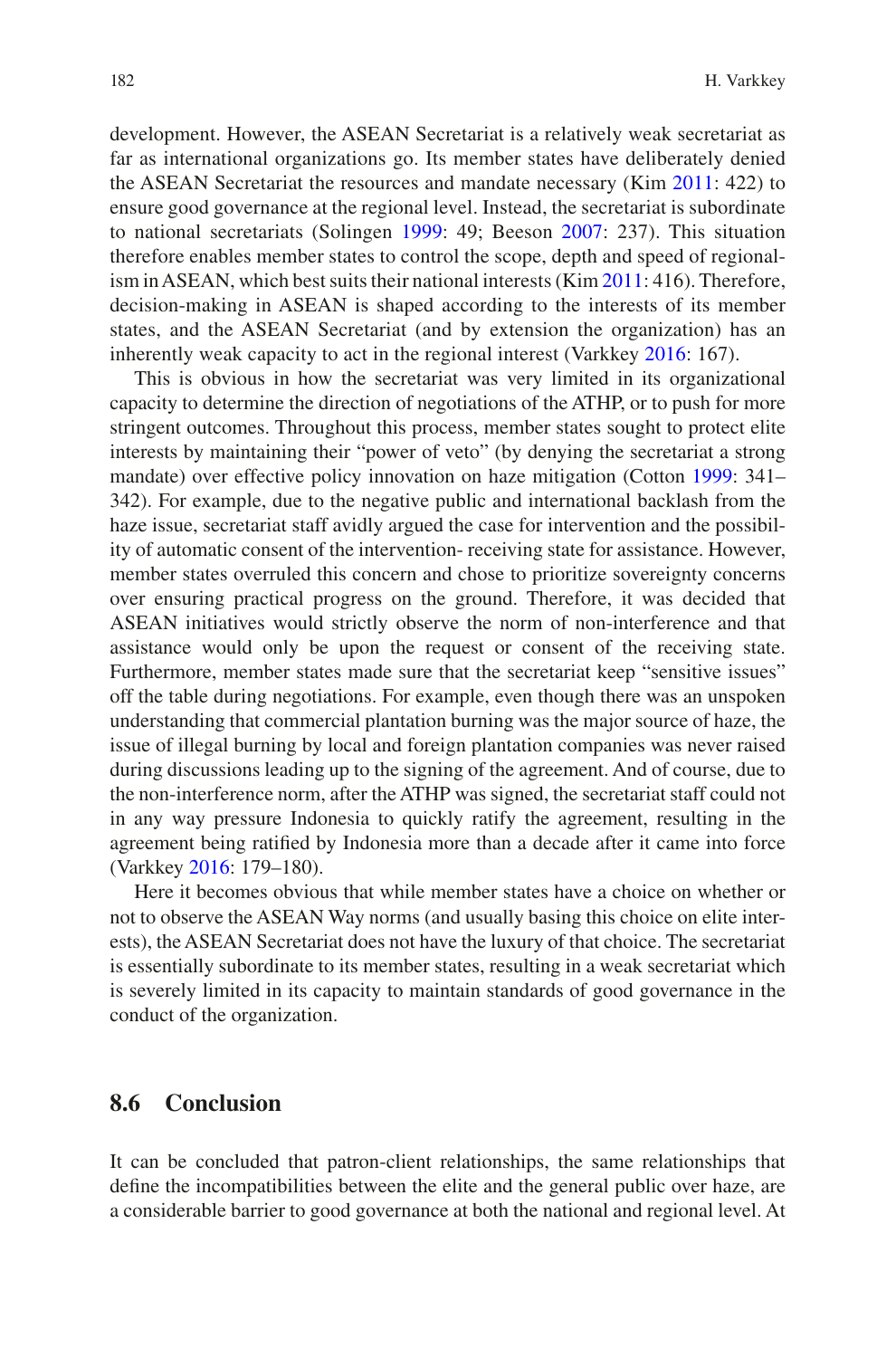the national level, patronage not only ensures that corporate perpetrators are able to get away with illegally burning their land in preparation for planting but it also ensures that the laws concerning fire use have been structured in such a way as to benefit and protect these corporate clients. At the regional level, patronage has motivated elite representatives of member states to limit the mandate of the ASEAN Secretariat in order for member states to have better control over outcomes at the regional level, so that they can ensure all outcomes favour national elite interests.

While these are serious incompatibilities, regional governments have attempted to manage these incompatibilities in order to maintain regional stability. At the national level, central governments have impressed upon the public the importance of haze-producing agribusiness sectors for national development and globalization. At the regional level, governments have consistently used the ASEAN Way as a pretext to explain the lack of effectiveness of ASEAN-level initiatives to the general public. In both these ways, governments have been able to either redefine or manoeuvre around the incompatibilities existing between the elites and the public, to dissipate conflict. As a result, regional stability is maintained; however, this is of course at the continued cost to the environment and public health due to the continued production of haze.

However, poor governance at both the regional and national level poses challenges to incompatibility management. This is visible through the slight escalation of conflict between Indonesia and Singapore, which, while it did not reach the level of a full-blown dispute, did raise some concerns for regional stability. It can be argued that if these instances of poor governance were reduced or absent, the incompatibilities between Indonesia and Singapore would not have escalated to the extent of which it did. For instance, if the ASEAN Secretariat was given a stronger mandate, stronger and more innovative clauses could have been weaved into the ATHP, and Singapore may have been content with using the ATHP as a mechanism for which to engage Indonesia over the haze. If so, there may not have had a need for Singapore to unilaterally put the THPA into place. Secondly, if the burning laws were stronger in Indonesia, errant plantation companies may get away with some fires, but not all of them. This could have possibly avoided the PSI 401 incident in Singapore which served as the turning point on Singapore-Indonesia relations over haze.

However, all of this is easier said than done. Patronage networks are notoriously hard to suppress, destroy or dismantle (Lande [1983](#page-21-29): 438–450; Brinkerhoff and Goldsmith [2004:](#page-19-2) 163–182). This is because such linkages are ubiquitous at all levels of the administration, from the very top leadership to local strongmen (Rose-Ackerman [2008:](#page-23-22) 330), and in all three branches of administration (judicial, legislative and executive). Hence, these networks support the needs and interests of many individuals. Therefore, elites are highly motivated to block, dilute or slow down any form of legislative or policy amendments that would threaten the informal relationships from which they so greatly benefit (Brinkerhoff and Goldsmith [2004](#page-19-2): 163–182).

All hope is however not lost. Indonesia is currently under the leadership of President Jokowi, who is notable for being the first Indonesian president from a non-political and non-military background (Cochrane [2014](#page-20-23)). He is regarded as a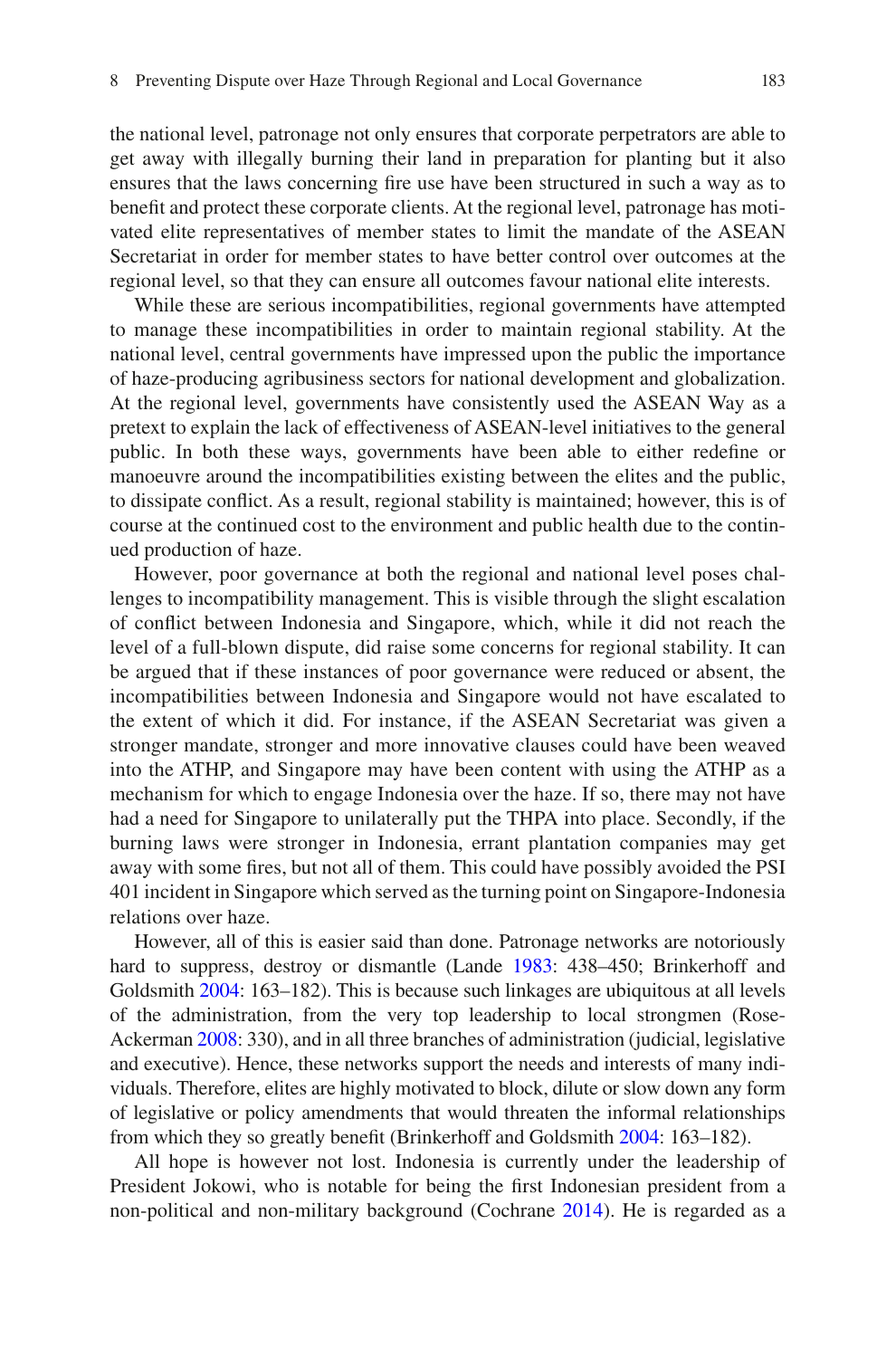reflection of popular support for new "clean" leaders (Nasir [2012](#page-22-24)), who have not benefited from and are not part of the almost ubiquitous patronage networks that dictate much of the politics and business in the country. He has already declared a crackdown on government and business elites who contribute to the haze and most notably has linked the promotions (or removal) of government officials to the incidences of fires in their administrative area (Today [2016\)](#page-23-23). This new "clean" president may be just what Indonesia needs to dismantle the prevailing patronage networks, starting at the very top. As patronage has been an important consideration in so many elements of fires and haze at both the national and regional level, such a development would definitely go far in managing incompatibilities and preventing future dispute in the region over transboundary haze.

#### **References**

- <span id="page-19-14"></span>Aggarwal, V. K., & Chow, J. T. (2010). The perils of consensus: How ASEAN's meta-regime undermines economic and environmental cooperation. *Review of International Political Economy, 17*(2), 262–290.
- <span id="page-19-1"></span>Anderson, K. (2012). *Globalization, WTO and ASEAN* (Discussion Paper No. 0104). Adelaide: Centre for International Economic Studies.
- <span id="page-19-12"></span>ASEAN Secretariat. (1976). *Treaty of Amity and Cooperation in Southeast Asia*. Jakarta: ASEAN Secretariat.
- <span id="page-19-9"></span>ASEAN Secretariat. (1995). *ASEAN meeting on the management of transboundary pollution*. Jakarta: ASEAN Secretariat.
- <span id="page-19-10"></span>ASEAN Secretariat. (2002). *ASEAN agreement on Transboundary haze pollution*. Jakarta: ASEAN Secretariat.
- <span id="page-19-0"></span>ASEAN Secretariat. (2008). *Information on fire and haze*. Paper presented at the HazeOnline. Jakarta: ASEAN Secretariat.
- <span id="page-19-5"></span>Barber, C. V. (1998). Forest resource scarcity and social conflict in Indonesia. *Environment, 40*(4), 4–9.
- <span id="page-19-6"></span>Basiron, Y., & Chan, K. W. (2004). The oil palm and its sustainability. *Journal of Oil Palm Research, 16*(1), 1–10.
- <span id="page-19-15"></span>Beeson, M. (2007). *Regionalism and globalization in East Asia: Politics, security and economic development*. New York: Palgrave.
- <span id="page-19-7"></span>Bernama. (2009, August 9). *Malaysian seeks help of its oil palm planters in Riau to prevent haze*.
- <span id="page-19-13"></span>Boas, M. (2000). The trade-environment nexus and the potential of regional trade institutions. *New Political Economy, 5*(3), 415–432.
- <span id="page-19-4"></span>Boer, R., Nurrochmat, D. R., Ardiansyah, M., Hariyadi, Purwawangsa, H., & Ginting, G. (2012). *Indonesia: Analysis of implementation and financing gaps*. Project report. Bogor: Center for Climate Risk and Opportunity Management, Bogor Agricultural University.
- <span id="page-19-3"></span>Bowen, R., Bompard, J. M., Anderson, I. P., Guizol, P., & Gouyon, A. (2001). Anthropogenic fires in Indonesia: A view from Sumatra. In P. Eaton & M. Radojevic (Eds.), *Forest fires and haze in South East Asia* (pp. 41–62). New York: Nova Science Publishers.
- <span id="page-19-2"></span>Brinkerhoff, D. W., & Goldsmith, A. A. (2004). Good governance, clientelism, and patrimonialism: New perspectives on old problems. *International Public Management Journal, 7*(2), 163–185.

<span id="page-19-8"></span>Business Times. (1997, October 1). *Govt yet to get financial aid pledged by 31 firms*.

<span id="page-19-11"></span>Caballero-Anthony, M. (2005). *Regional security in Southeast Asia: Beyond the ASEAN way*. Singapore: Institute of Southeast Asian Studies.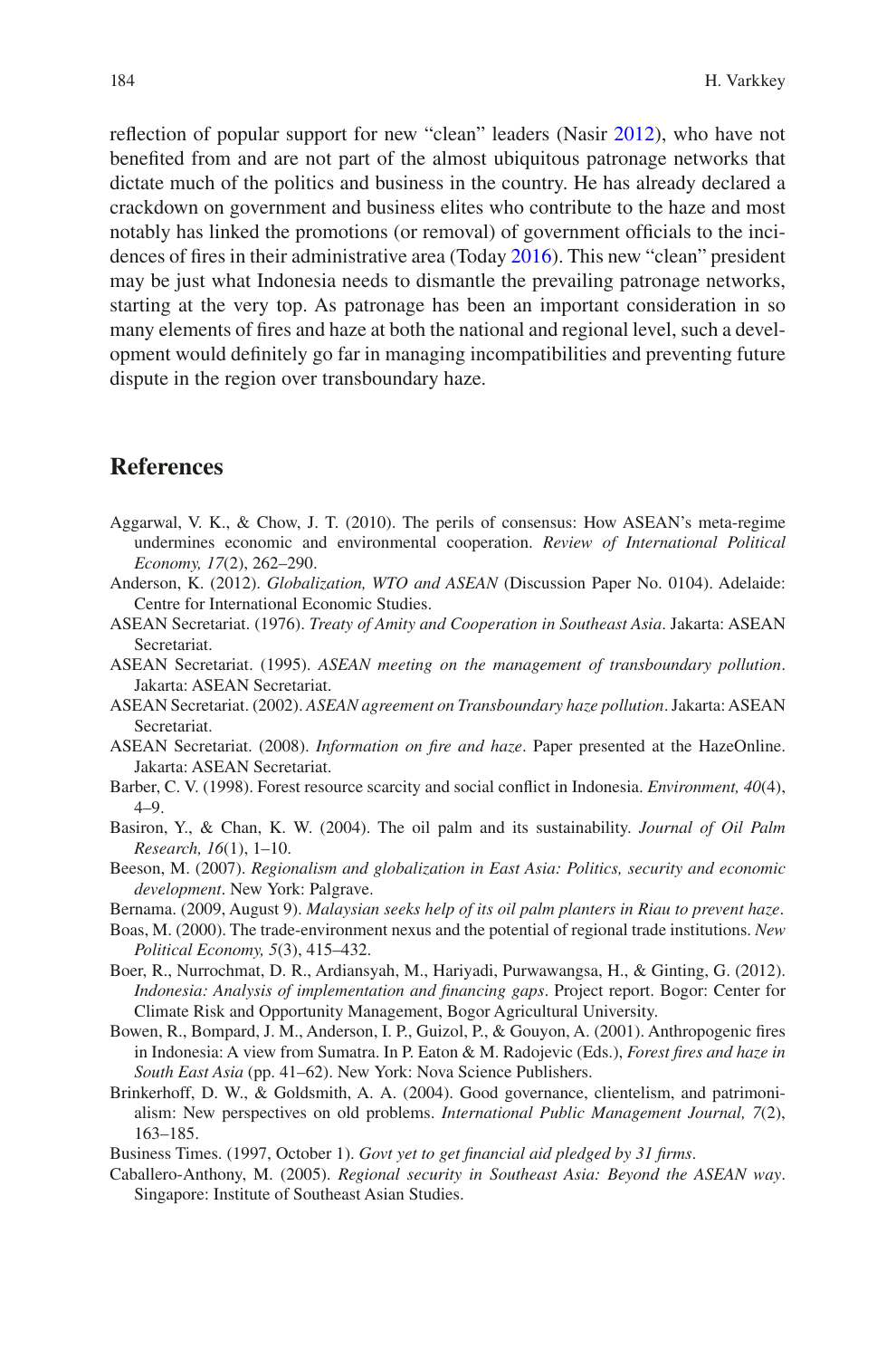- <span id="page-20-15"></span>Campbell, L. B. (2005). The political economy of environmental regionalism in Asia. In T. J. Pempel (Ed.), *Remapping East Asia: The construction of a region* (pp. 216–235). Ithaca: Cornell University Press.
- <span id="page-20-10"></span>Caroko, W., Komarudin, H., Obidzinski, K., & Gunarso, P. (2011). *Policy and institutional frameworks for the development of palm oil-based biodiesel in Indonesia* (Working Paper). Jakarta: Center for International Forestry Research.
- <span id="page-20-22"></span>Case, W. (2003). Interlocking elites in Southeast Asia. *Comparative Sociology, 2*(1), 249–267.
- <span id="page-20-5"></span>Casson, A. (2002). The political economy of Indonesia's oil palm sector. In C. J. Colfer & I. A. P. Resosudarmo (Eds.), *Which way forward? People, forests and policymaking in Indonesia* (pp. 221–245). Singapore: Institute of South East Asian Studies.
- <span id="page-20-11"></span>Chang, L. L., & Rajan, R. S. (2001). Regional versus multilateral solutions to transboundary environmental problems: Insights from the Southeast Asian haze. *The World Economy, 24*(5), 655–670.
- <span id="page-20-19"></span>Channel NewsAsia (2006, October 7). *Haze worsens in Singapore, PSI hits new high for the year*.
- <span id="page-20-20"></span>Channel NewsAsia. (2016, June 15). *Transboundary haze pollution act not about national sovereignty: MEWR*.
- <span id="page-20-23"></span>Cochrane, J. (2014, July 22). A child of the slum rises as President of Indonesia. *The New York Times*.
- <span id="page-20-2"></span>Colfer, C. J. P. (2002). Ten propositions to explain Kalimantan's fires. In C. J. Colfer & I. A. P. Resosudarmo (Eds.), *Which way forward? People, forests and policymaking in Indonesia* (pp. 309–321). Singapore: Institute of Southeast Asian Studies.
- <span id="page-20-17"></span>Collins, A. (2008). A people-oriented ASEAN: A door ajar or closed for civil society organizations? *Contemporary Southeast Asia, 30*(2), 313–331.
- <span id="page-20-13"></span>Cooke, F. M. (2002). Vulnerability, control and oil palm in Sarawak: Globalization and a new era? *Development and Change, 33*(2), 189–211.
- <span id="page-20-21"></span>Cotonou Agreement. (2000). Article 9(3) A. Countries.
- <span id="page-20-18"></span>Cotton, J. (1999). The "haze" over Southeast Asia: Challenging the ASEAN mode of regional engagement. *Pacific Affairs, 72*(3), 331–351.
- <span id="page-20-4"></span>Das, N. (2014). *Creating demand for sustainable palm oil through tariff policies in India and Indonesia*. Oxford: Global Canopy Programme.
- <span id="page-20-7"></span>Dauvergne, P. J. M. (1995). *Shadows in the forest: Japan and the politics of timber in Southeast Asia*. Cambridge, MA: MIT Press.
- <span id="page-20-3"></span>Dauvergne, P. (1998). The political economy of Indonesia's 1997 forest fires. *Australian Journal of International Affairs, 52*(1), 13–17.
- <span id="page-20-14"></span>De Pretto, L., Acreman, S., Ashfold, M. J., Mohankumar, S. K., & Campos-Arceiz, A. (2015). The link between knowledge, attitudes and practices in relation to atmospheric haze pollution in Peninsular Malaysia. *PLoS One*, 1–18.
- <span id="page-20-1"></span>Dennis, R. (1999). *A review of fire projects in Indonesia*. Bogor: Center for International Forestry Research.
- <span id="page-20-12"></span>Di, S. (2011). Export tax shield. *Indo Plantations Sector Outlook*. Jakarta: CLSA Asia Pacific Markets.
- <span id="page-20-6"></span>Diez, T., & Huysmans, J. (2007). *Securitizations and desecuritizations: The politics of exception and the politics of unease*. Birmingham: University of Birmingham.
- <span id="page-20-8"></span>Duncan, C. R. (2007). Mixed outcomes: The impact of regional autonomy and decentralization on indigenous ethnic minorities in Indonesia. *Development and Change, 438*(4), 711–733.
- <span id="page-20-0"></span>Eaton, P., & Radojevic, R. (2001). *Forest fires and regional haze in Southeast Asia*. New York: Nova Science Publishers.
- <span id="page-20-9"></span>Eisenstadt, S. N., & Roniger, L. (1995). Patron-client relations as a model of structuring social exchange. In S. N. Eisenstadt (Ed.), *Power, trust, and meaning: Essays in sociological theory and analysis* (pp. 202–238). Chicago: The University of Chicago Press.
- <span id="page-20-16"></span>Elliott, L. (2003). ASEAN and environmental cooperation: Norms, interests and identity. *The Pacific Review, 16*(1), 29–52.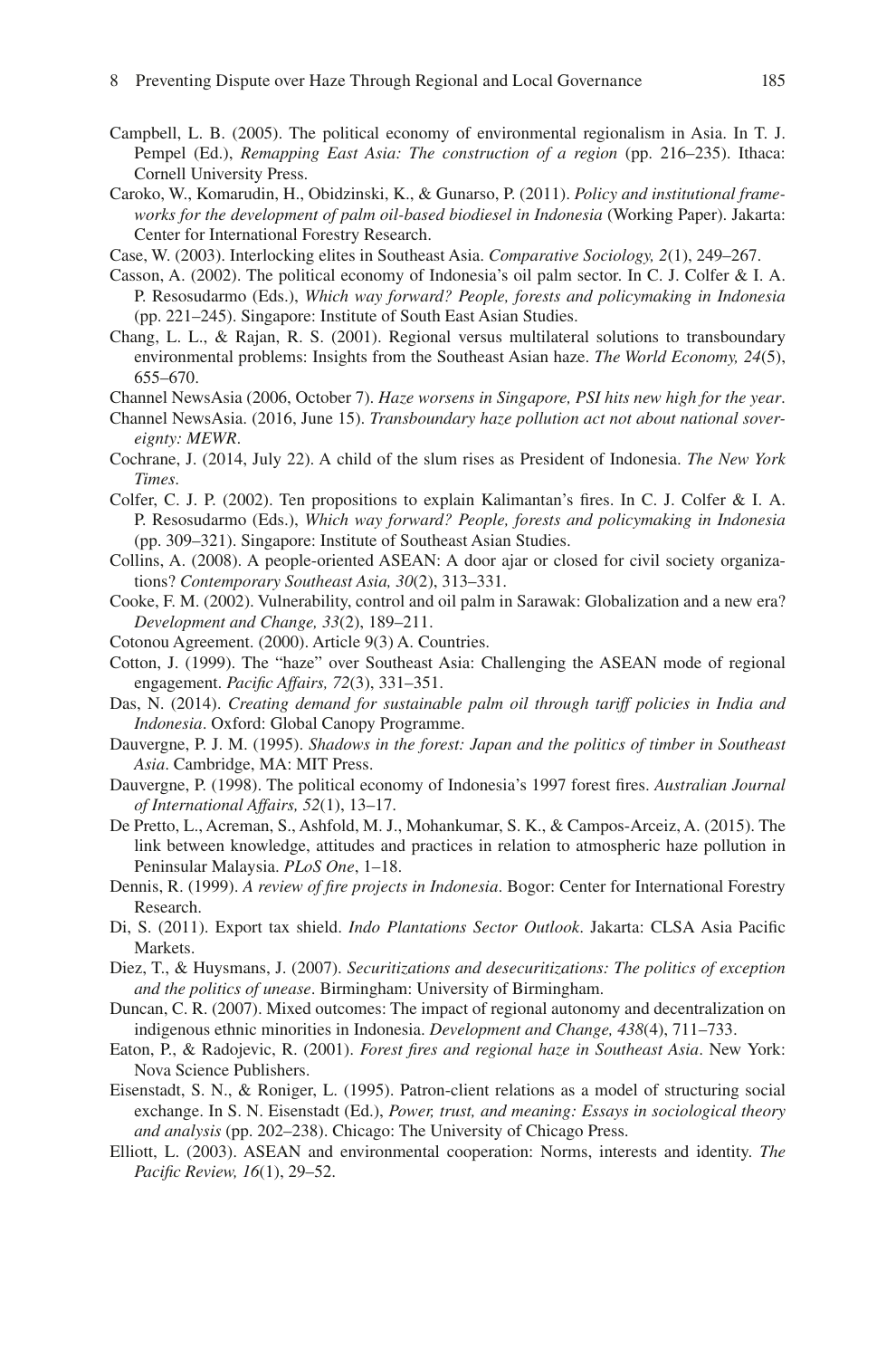- <span id="page-21-7"></span>Enderwick, P. (2005). What's bad about crony capitalism? *Asian Business & Management, 4*(2), 117–132.
- <span id="page-21-18"></span>Feng, Z. (2014, April 4). Indonesia unlikely to share maps for haze monitoring soon. *AsiaOne*.
- <span id="page-21-14"></span>Ferguson, R. J. (2004). ASEAN Concord II: Policy prospects for participant regional "development". *Contemporary Southeast Asia, 26*(3), 393–415.
- <span id="page-21-23"></span>Garcia-Guadilla, M. P. (2002). Democracy, decentralization, and clientelism: New relationships and old practises. *Latin American Perspectives, 29*(5), 90–109.
- <span id="page-21-2"></span>Gellert, P. K. (1998). A brief history and analysis of Indonesia's forest fire crisis. *Indonesia*, 63–85.
- <span id="page-21-11"></span>Gellert, P. K. (2005). The shifting natures of "development": Growth, crisis and recovery in Indonesia's forests. *World Development, 33*(8), 1345–1364.
- <span id="page-21-20"></span>Government Gazette (2014). Transboundary Haze Pollution Act 2014. Acts Supplement *No. 24 of 2014*. Singapore: Republic of Singapore.
- <span id="page-21-19"></span>Grant, J., & Bland, B. (2014, February 19). Singapore widens battle against toxic haze from forest fires. *Financial Times*.
- <span id="page-21-10"></span>Grimberg, A. C. (2015). Specific features if the settlement of disputes among states within international economic organizations: Legal means of peaceful settlement of disputes. *Law Review, II*(2), 24–38.
- <span id="page-21-6"></span>Gunes-Ayata, A. (1994). Clientelism: Premodern, modern, postmodern. In L. Roniger & A. Gunes-Ayata (Eds.), *Democracy, clientelism, and civil society* (pp. 19–26). London: Lynne Rienner Publishers.
- <span id="page-21-28"></span>Hameiri, S., & Jones, L. (2013). The politics and governance of non-traditional security. *International Studies Quarterly, 57*(3), 462–473.
- <span id="page-21-8"></span>Harahap, R. (2013, July 2). 10,000 in Riau sick due to haze. *Jakarta Post*.
- <span id="page-21-21"></span>Ismail, S. (2016a, May 16). Protest conveyed to Singapore environment minister: Indonesia. *Channel NewsAsia*.
- <span id="page-21-22"></span>Ismail, S. (2016b, June 14). Singapore cannot enter Indonesia's legal domain on forest fire issues: Forestry minister. *Channel NewsAsia*.
- <span id="page-21-0"></span>Jakarta Post. (1994, October 3). *Kalimantan, Sumatra forest fires turn into blaming game*.
- <span id="page-21-1"></span>Jakarta Post. (1998, February 16). *Haze from forest fires blankets areas in Riau*.
- <span id="page-21-26"></span>Jakarta Post. (2005, August 13). *Govt moves against firms responsible for forest fires*.
- <span id="page-21-24"></span>Jakarta Post. (2006a, November 2). *Smothering Kalimantan waits for rains*.
- <span id="page-21-27"></span>Jakarta Post. (2006b, October 16). *Stricter law urged to tackle haze*.
- <span id="page-21-12"></span>Jarvis, D., Richmond, N., Phua, K. H., Pocock, N., Sovacool, B. K., & D'agostino, A. (2010). Palm oil in Southeast Asia. *Asian Trends Monitoring Bulletin*.
- <span id="page-21-25"></span>Jhamtani, H. (1998). Forest and land fires in Indonesia: An evaluation of factors and management efforts. *International cross sectoral forum on forest fire management in South East Asia*. Jakarta: National Development Planning Agency, Indonesia.
- <span id="page-21-4"></span>Jones, D. S. (2006). ASEAN and transboundary haze pollution in Southeast Asia. *Asia Europa Journal, 4*(3), 431–446.
- <span id="page-21-13"></span>Jones, D. M., & Smith, M. L. R. (2002, January 1). ASEAN's imitation community. *Orbis*.
- <span id="page-21-16"></span>Khoo, N. (2004). Deconstructing the ASEAN security community: A review essay. *International Relations of the Asia Pacific, 4*(1), 35–46.
- <span id="page-21-17"></span>Kim, M. (2011). Theorizing ASEAN integration. *Asian Perspectives, 35*(3), 407–435.
- <span id="page-21-15"></span>Kivimaki, T. (2001). The long peace of ASEAN. *The Journal of Peasant Studies, 38*(1), 5–25.
- <span id="page-21-5"></span>Kurer, O. (1996). The political foundations of economic development policies. *Journal of Development Studies, 32*(5), 645–668.
- <span id="page-21-3"></span>Lambin, E. F., & Meyfroidt, P. (2010). Global land use change, economic globalization, and the looming land scarcity. *Proceedings of the National Academy of Sciences of the United States of America, 108*(9), 3465–3472.
- <span id="page-21-29"></span>Lande, C. H. (1983). Political clientelism in political studies: Retrospect and prospects. *International Political Science Review, 4*(4), 435–454.
- <span id="page-21-9"></span>Larson, A. M., & Soto, F. (2008). Decentralization of natural resources governance regimes. *Annual Review of Environment and Resources, 33*, 213–239.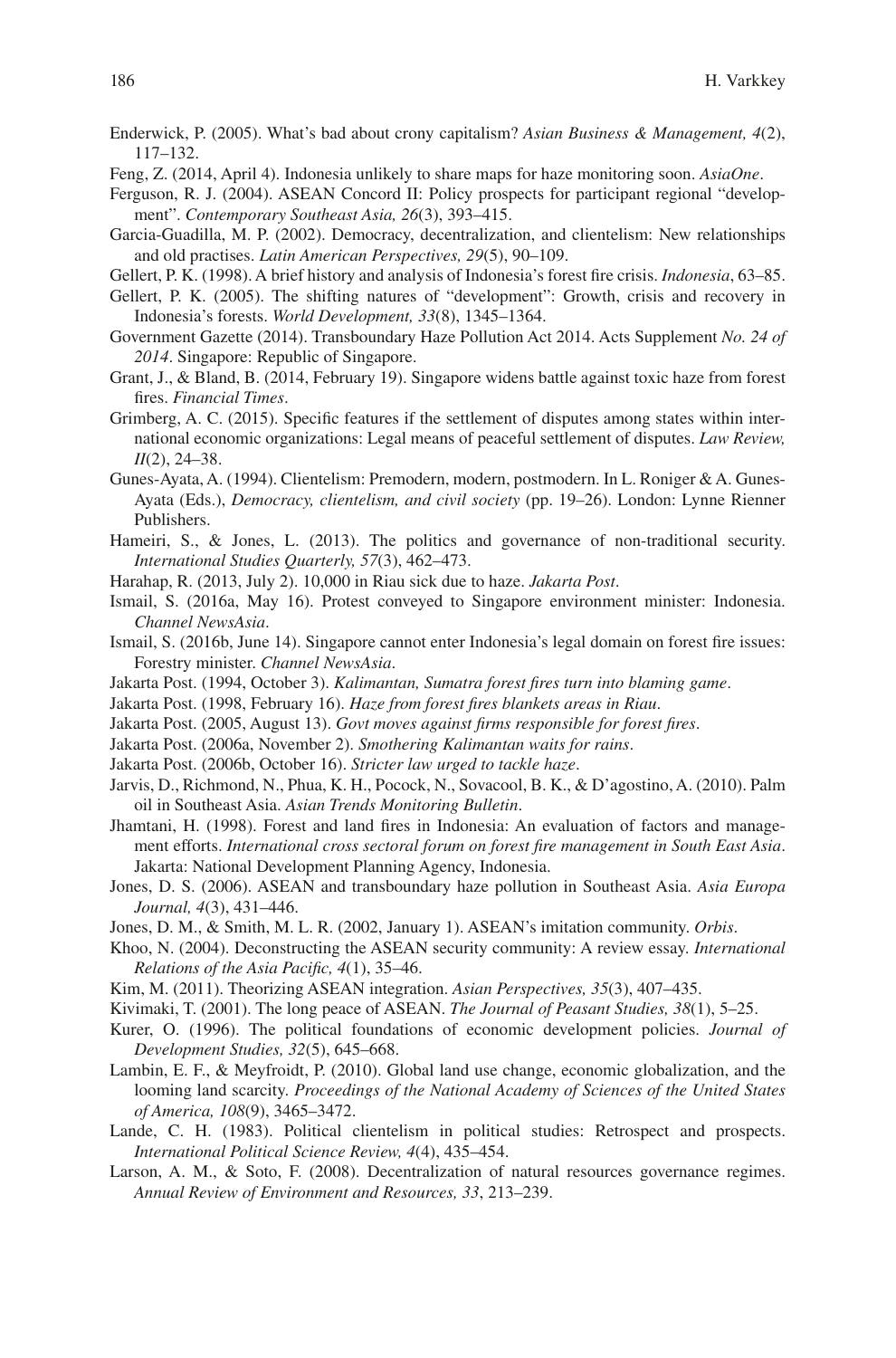- <span id="page-22-7"></span>Malaysian Palm Oil Council. (2006). *Oil palm: Tree of life*. Kuala Lumpur: Malaysian Palm Oil Council.
- <span id="page-22-12"></span>Marlier, M. E., DeFries, R. S., Kim, P. A., Koplitz, S. N., Jacob, D. J., & Mickley, L. J. (2015). Fire emissions and regional air quality impacts from fires in oil palm, timber, and logging concessions in Indonesia. *Environmental Research Letters, 10*(8), 1–9.
- <span id="page-22-16"></span>Marti, S. (2008). *Losing ground: The human impacts of palm oil expansion*. London: Friends of the Earth.
- <span id="page-22-10"></span>Maruli, A. (2011). Half of RI's oil palm plantations foreign-owned. *Antara Magazine*.
- <span id="page-22-1"></span>Mayer, J. (2006). Transboundary perspectives on managing Indonesia's fires. *The Journal of Environment & Development, 15*(2), 202–233.
- <span id="page-22-5"></span>McCarthy, J., & Cramb, R. A. (2009). Policy narratives, landholder engagement, and oil palm expansion on the Malaysian and Indonesian frontiers. *The Geographical Journal, 175*(2), 112–123.
- <span id="page-22-6"></span>McCarthy, J., & Zen, Z. (2010). Regulating the oil palm boom: Assessing the effectiveness of environmental governance approaches to agro-industrial pollution in Indonesia. *Law & Policy, 32*(1), 153–179.
- <span id="page-22-17"></span>McCarthy, J. F., Gillespie, P., & Zen, Z. (2012). Swimming upstream: Local Indonesian production networks in "globalized" palm oil production. *World Development, 40*(3), 555–569.
- <span id="page-22-11"></span>Meyfroidt, P., Lambin, E., Erb, K.-H., & Hertel, T. W. (2013). Globalization of land use: Distant drivers of land change and geographic displacement of land use. *Current Opinion in Environmental Sustainability, 5*(5), 438–444.
- <span id="page-22-15"></span>Ministry of Agriculture. (2013). Corporate social responsibility (CSR) in Indonesian plantation. *Public–Private Dialogue on Investment 2013*. Jakarta.
- <span id="page-22-18"></span>Mohamed, M. (1992). Statement by his excellency prime minister Dr Mahathir Mohamed of Malaysia at the United Nations conference on environment and development. *United Nations Conference on Environment and Development*. 13 June 1992. Rio de Janeiro.
- <span id="page-22-21"></span>Narine, S. (1998). ASEAN and the management of regional security. *Pacific Affairs, 71*(2), 195–214.
- <span id="page-22-24"></span>Nasir, S. (2012, July 18). The thirst for positive "deviant" leaders. *Jakarta Post*.
- <span id="page-22-20"></span>Nesadurai, H. (2008). The Association of Southeast Asian Nations (ASEAN). *New Political Economy, 13*(2), 225–239.
- <span id="page-22-19"></span>New Straits Times. (2005, August 12). *Malaysian firms also to blame*.
- <span id="page-22-22"></span>Nguitragool, P. (2011). Negotiating the haze treaty. *Asian Survey, 51*(2), 356–378.
- <span id="page-22-0"></span>Oishi, M. (2016). Introduction: The ASEAN way of conflict management under challenge. In M. Oishi (Ed.), *Contemporary conflicts in Southeast Asia*. Singapore: Springer.
- <span id="page-22-23"></span>Parliament of Singapore. (1998). *Haze pollution (motion) (1998-06-30)*. Singapore.
- <span id="page-22-4"></span>Popkin, B. M. (2006). Technology, transport, globalization and the nutrition transition food policy. *Food Policy, 31*(6), 554–569.
- <span id="page-22-14"></span>Potter, L. (2015). *Who is "land grabbing"? Who is deforesting? Will certification help prevent bad practice?* Paper presented at the international academic conference, Chaing Mai, Thailand.
- <span id="page-22-2"></span>Quah, E., & Johnston, D. (2001). Forest fires and environmental haze in Southeast Asia: Using the "stakeholder" approach to assign costs and responsibilities. *Journal of Environmental Management, 63*(2), 181–191.
- <span id="page-22-3"></span>Rajen, R. (2001). *Economic globalization and Asia: Trade, finance and taxation* (Discussion Paper No. 0150). Adelaide: Center for International Economic Studies.
- <span id="page-22-9"></span>Rajenthran, A. (2002). *Indonesia: An overview of the legal framework of foreign direct investment* (ISEAS Working Papers: Economics and Finance). Singapore: Institute of Southeast Asian Studies.
- <span id="page-22-13"></span>Richardson, C. L. (2010). *Deforestation due to palm oil plantations in Indonesia*. Towards the Sustainable Production of Palm Oil. Australia.
- <span id="page-22-8"></span>Rifin, A. (2010). The effect of export tax on Indonesia's Crude palm Oil (CPO) export competitiveness. *ASEAN Economic Bulletin, 27*(2), 173–184.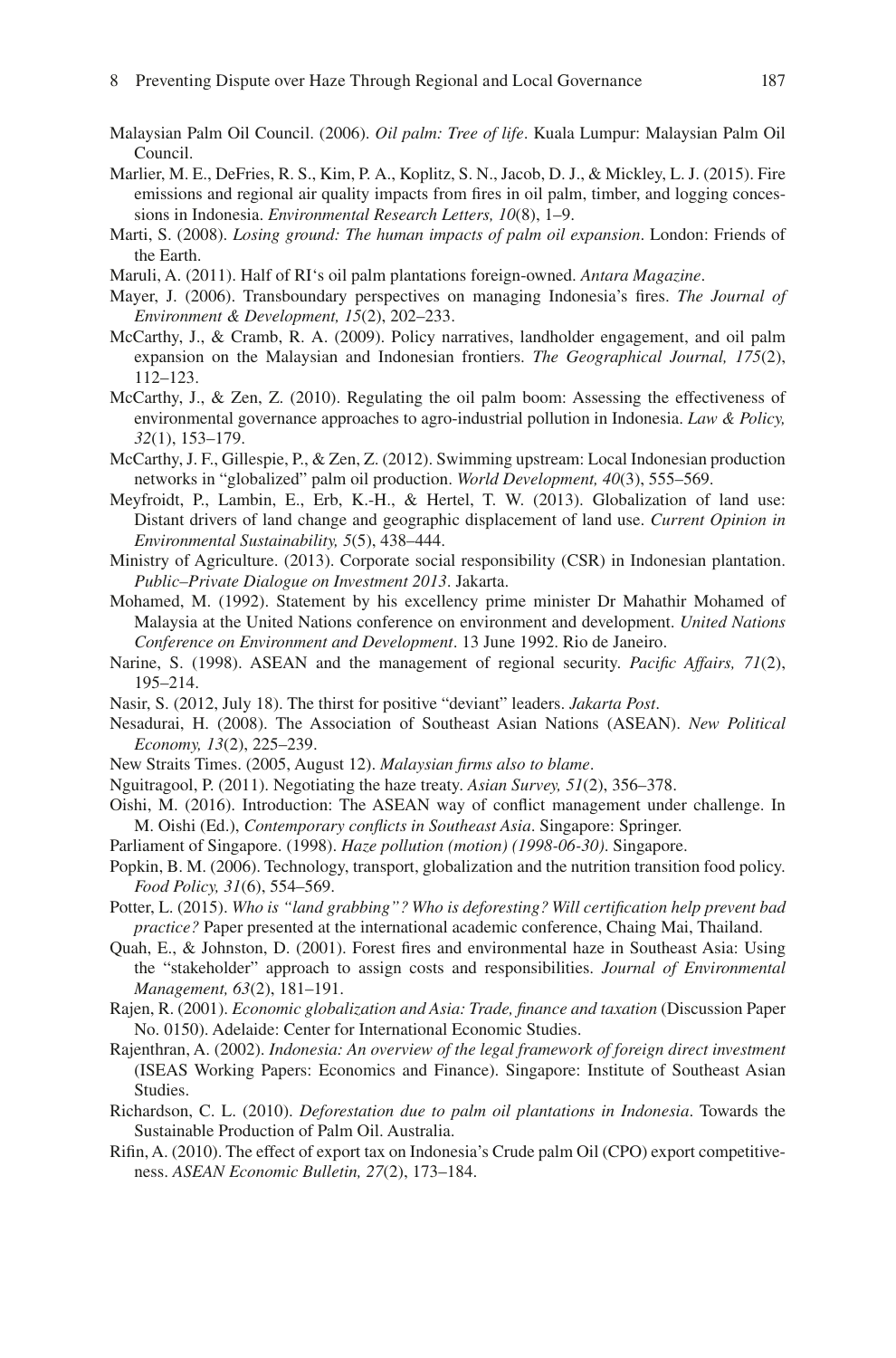- <span id="page-23-22"></span>Rose-Ackerman, S. (2008). Corruption and government. *International Peacekeeping, 15*(3), 328–343.
- <span id="page-23-3"></span>Sahario, B. H. (1999). The role of human activities in Indonesian forest fire problems. In H. Suhartoyo & T. Toma (Eds.), *Impacts of fire and human activities on forest ecosystems in the tropics*. Samarinda: Tropical Forest Research Center, Mulawarman University.
- <span id="page-23-5"></span>Scott, J. C. (1972). Patron-client politics and political change in Southeast Asia. *American Political Science Review, 66*(1), 91–113.
- <span id="page-23-18"></span>Severino, R. F. (1999, June 21). *Fighting the haze: A regional and global responsibility*. Paper presented at the Final Regional Workshop of the Regional Technical Assistance Project on Strengthening ASEAN's capacity to prevent and mitigate transboundary atmospheric pollution, Jakarta.
- <span id="page-23-10"></span>Shadbolt, P. (2013, June 21). *Singapore in haze over worsening smog*. CNN.
- <span id="page-23-13"></span>SIIA. (2010). *Haze: Hardest path is only way forward. Singapore Institute of International Affairs*. 29 October.
- <span id="page-23-6"></span>Sim, A. B. (2006). Internationalization strategies of emerging Asian MNEs: Case study evidence on Singaporean and Malaysian firms. *Asia Pacific Business Review, 12*(4), 487–505.
- <span id="page-23-15"></span>Smith, A. L. (2004). ASEAN's ninth summit: Solidifying regional cohesion, advancing external linkages. *Contemporary Southeast Asia, 26*(3), 416–433.
- <span id="page-23-14"></span>Soeriaatmadja, W. (2014, September 16). Indonesia's parliament agrees to ratify ASEAN haze pact. *Straits Times*.
- <span id="page-23-16"></span>Solingen, E. (1999). ASEAN, Quo vadis?: Domestic coalitions and regional co-operation. *Contemporary Southeast Asia, 21*(1), 30–53.
- <span id="page-23-4"></span>Spracklen, D. V., Reddington, C. L., & Gaveau, D. L. A. (2015). Industrial concessions, fires and air pollution in Equatorial Asia. *Environmental Research Letters, 10*(9), 1–2.
- <span id="page-23-0"></span>Suwarsono, R. O., Noviar, H., Albar, I., Phonekeo, C. J. S. B. V., & Song, Y. (2007). *Influence of climate variation and vegetation greenness on fire occurrence: A case study in Central Kalimantan province*. Jakarta: Indonesian National Institute of Aeronautics and Space and Geoinformatics Center – Asian Institute of Technology.
- <span id="page-23-2"></span>Swinnen, J. F. M., & Maertens, M. (2006). *Globalization, privatization, and vertical coordination in food value chains in developing and transition countries*. International Association of Agricultural Economists Conference, Gold Coast, Australia.
- <span id="page-23-9"></span>Syarif, L. M., & Wibisana, A. G. (2007). *Strengthening legal and policy frameworks for addressing climate change in Asia: Indonesia*. Asian Environmental Compliance and Enforcement Network. United States: United States Environment Programme.
- <span id="page-23-19"></span>Tan, A. K. (2005a). The ASEAN agreement on transboundary haze pollution: Prospects for compliance and effectiveness in post-Suharto Indonesia. *N.Y.U. Environmental Law Journal, 13*(3), 647–722.
- <span id="page-23-17"></span>Tan, B. (2005b). The norms that weren't: ASEAN's shortcomings in dealing with transboundary air pollution. *International environmental politics.* Spring.
- <span id="page-23-20"></span>Tan, T. (2007, August 18). Haze fight: S'pore to work with slash-and-burn farmers. *The Straits Times*.
- <span id="page-23-11"></span>Tan, A. K. J. (2015). *The "haze" crisis in Southeast Asia: Assessing Singapore's Transboundary Haze Pollution Act*. NUS Law Working Paper, 2015/002.
- <span id="page-23-1"></span>Tan, T. M., & Oetomo, T. (2011). Back to basics: Who, what and how? *Asia palm oil sector*. Kuala Lumpur: Credit Suisse.
- <span id="page-23-8"></span>Tay, S. S. C. (2003). Corruption after the crisis: Governance, Asian values, and international instruments. In S. S. C. Tay & M. Seda (Eds.), *The enemy within: Combating corruption in Asia*. Singapore: Eastern University Press.
- <span id="page-23-12"></span>Tay, S. (2016, March 10). Fighting of fires must continue under blue skies. *Today*.

<span id="page-23-21"></span>The Straits Times. (1998, August 5). *President unhappy with Singapore, says AWSJ*.

- <span id="page-23-23"></span>Today. (2016, January 20). *Jokowi vows zero tolerance for police, military officials who fail to prevent forest fires*.
- <span id="page-23-7"></span>Varkkey, H. (2016). *The haze problem in Southeast Asia: Palm oil and patronage*. Oxon: Routledge.